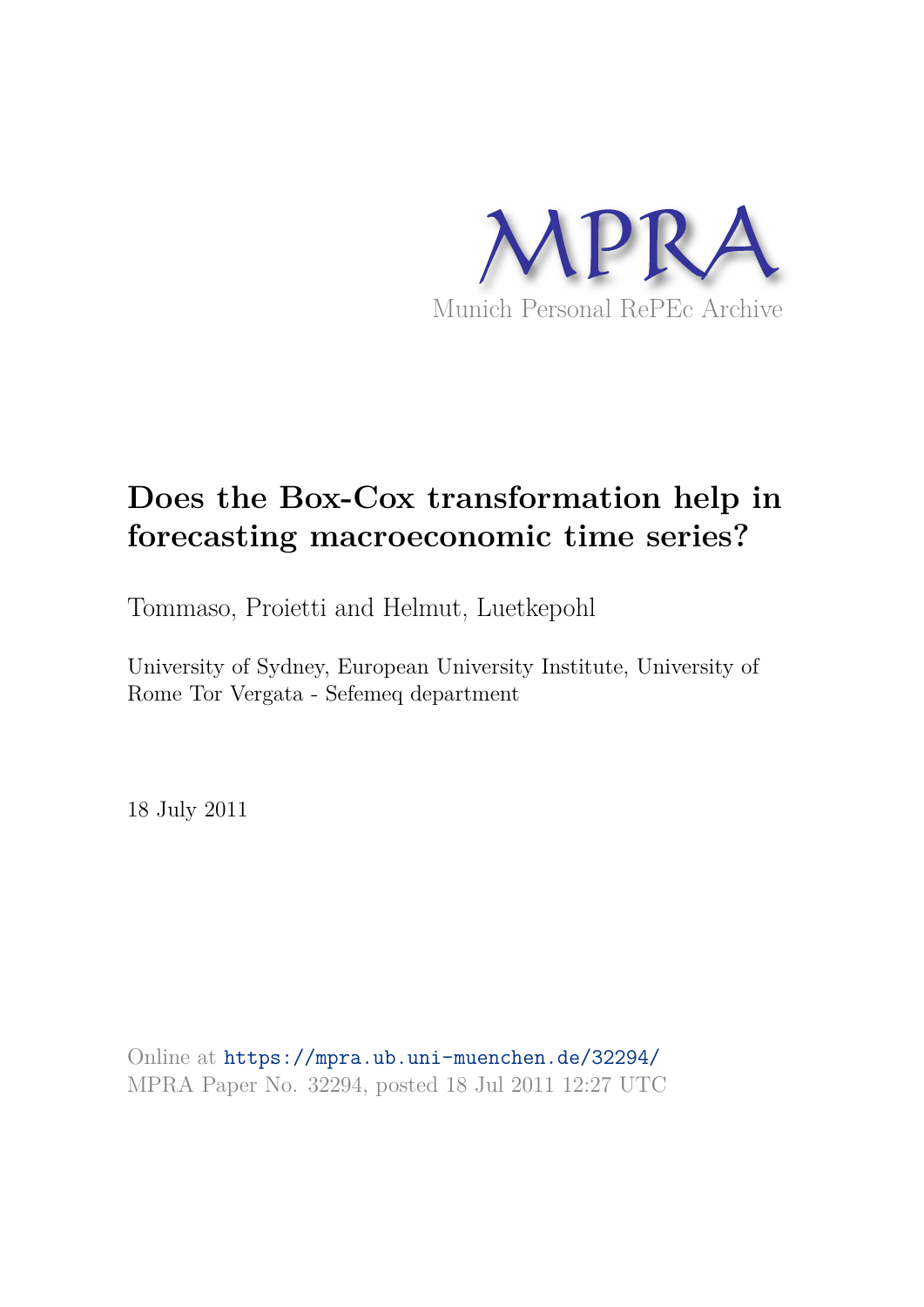# Does the Box-Cox transformation help in forecasting macroeconomic time series?

Tommaso Proietti<sup>∗</sup> University of Sydney and Università di Roma "Tor Vergata" Helmut Lütkepohl<sup>†</sup>

Department of Economics European University Institute

#### Abstract

The paper investigates whether transforming a time series leads to an improvement in forecasting accuracy. The class of transformations that is considered is the Box-Cox power transformation, which applies to series measured on a ratio scale. We propose a nonparametric approach for estimating the optimal transformation parameter based on the frequency domain estimation of the prediction error variance, and also conduct an extensive recursive forecast experiment on a large set of seasonal monthly macroeconomic time series related to industrial production and retail turnover. In about one fifth of the series considered the Box-Cox transformation produces forecasts significantly better than the untransformed data at one-step-ahead horizon; in most of the cases the logarithmic transformation is the relevant one. As the forecast horizon increases, the evidence in favour of a transformation becomes less strong. Typically, the naïve predictor that just reverses the transformation leads to a lower mean square error than the optimal predictor at short forecast leads. We also discuss whether the preliminary in-sample frequency domain assessment conducted provides a reliable guidance which series should be transformed for improving significantly the predictive performance.

Keywords: Forecasts comparisons. Multi-step forecasting. Rolling forecasts. Nonparametric estimation of prediction error variance.

<sup>∗</sup>Address for Correspondence: Merewether Building (H04), Discipline of Operations Management and Econometrics, The University of Sydney, NSW 2006, email: t.proietti@econ.usyd.edu.au.

<sup>†</sup>Address for Correspondence: Department of Economics, European University Institute, Via della Piazzola 43, I-50133 Firenze, Italy, email: helmut.luetkepohl@eui.eu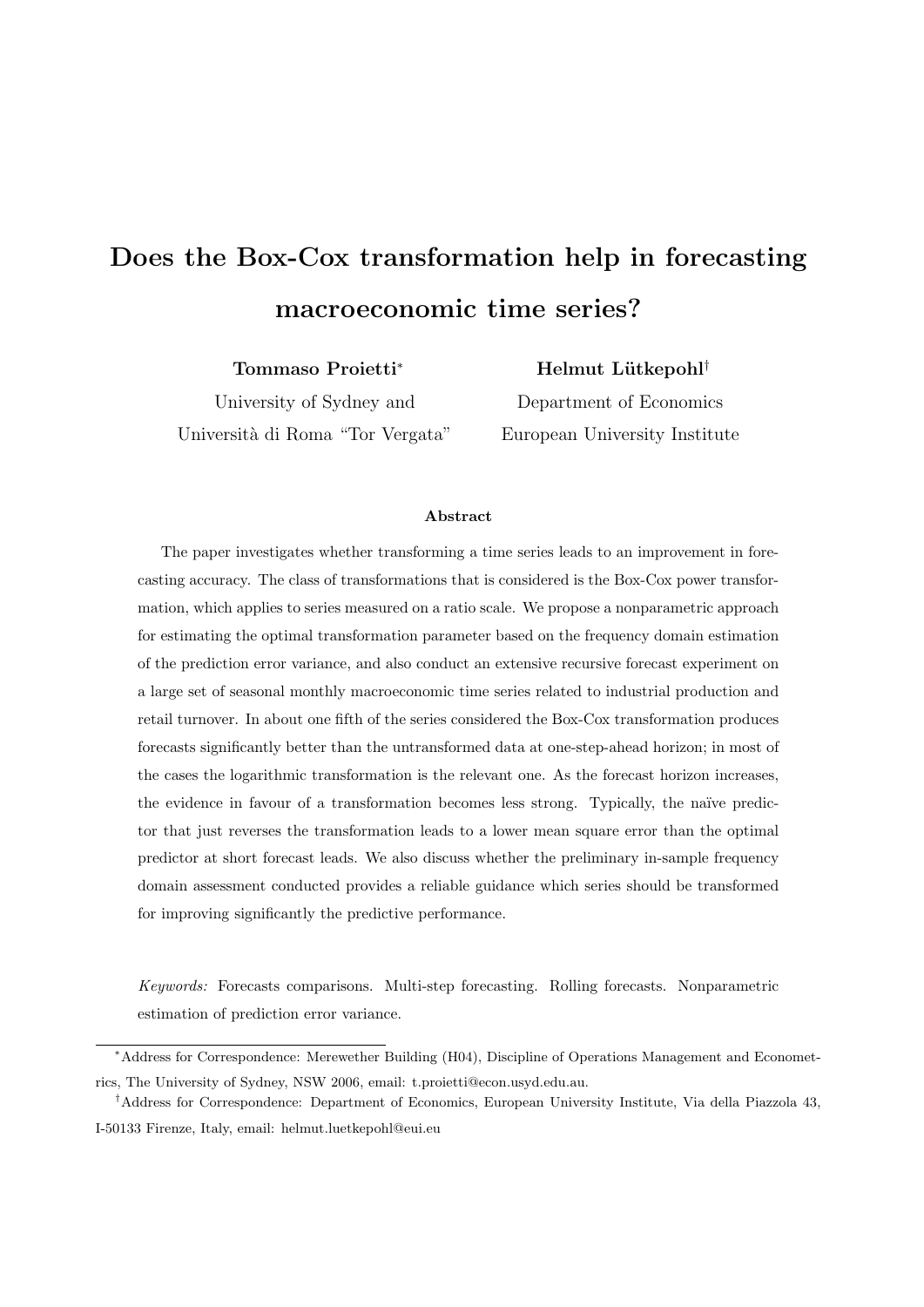### 1 Introduction

Transformations aim at improving the statistical analysis of time series, by finding a suitable scale for which a model belonging to a simple and well known class, e.g. the normal regression model, has the best performance. An important class of transformations suitable for time series measured on a ratio scale with strictly positive support is the power transformation; originally proposed by Tukey (1957), as a device for achieving a model with simple structure, normal errors and constant error variance, it was subsequently modified by Box and Cox (1964).

The objective of this paper is assessing whether transforming a variable leads to an improvement in forecasting accuracy. The issue has already been debated in the time series literature. The use of the Box-Cox transformation as a preliminary specification step to fitting an ARIMA model was recommended in the book by Box and Jenkins (1970). In his discussion of the paper by Chatfield and Prothero (1973), Tunnicliffe-Wilson (1973) advocated its use and showed that for the particular case study considered in the paper, the monthly sales of an engineering company, maximum likelihood estimation of the power transformation parameter could lead to superior forecasts. This point was elaborated further by Box and Jenkins (1973).

A more extensive investigation was carried out by Nelson and Granger (1979), who considered a dataset consisting of twenty-one time series. After fitting a linear ARIMA model to the power transformed series and using 20 observations for post-sample evaluation, they concluded that the Box-Cox transformation does not lead to an improvement of the forecasting performance. Another important conclusion, supported also by simulation evidence, is that the naïve forecasts, which are obtained by simply reversing the power transformation, perform better than the optimal forecasts based on the conditional expectation. The explanation is that the conditional expectation underlying the optimal forecast assumes that the transformed series is normally distributed. This assumption may not be realistic, however. In contrast to Nelson and Granger's results, Hopwood, McKeown and Newbold (1981) find for a range of quarterly earnings per share series that the Box-Cox transformation can improve forecast efficiency.

In related work Lütkepohl and Xu  $(2011)$  have investigated whether the logarithmic transformation (as a special case of a power transformation) leads to improved forecasting accuracy over the untransformed series; the target variables are annual inflation rates computed from seasonally unadjusted price series. The overall conclusion is that forecasts based on the original variables are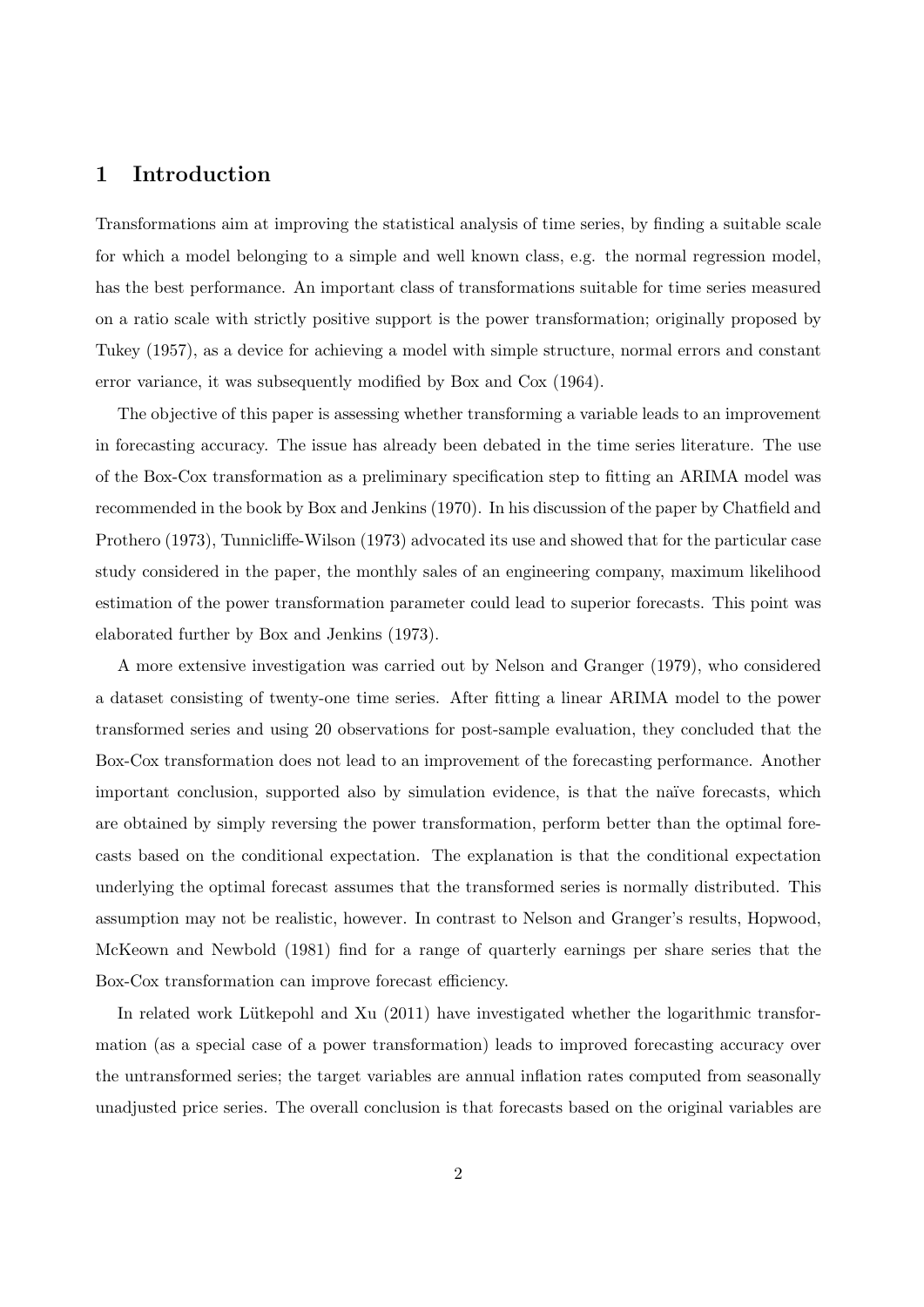characterized by a lower mean square forecast error. On the other hand, based on data on a range of monthly stock price indices as well as quarterly consumption series Lütkepohl and Xu  $(2011a)$ conclude that using logs can be quite beneficial for forecasting. They also point out that there does not appear to be a reliable criterion for deciding between logs and levels for the purpose of maximizing forecast accuracy.

From the theoretical standpoint, Granger and Newbold (1976) provided a general analytical approach, based on the Hermite polynomials series expansion, to forecasting transformed series. Analytic expressions for the minimum mean squared error predictors were provided by Pankratz and Dudley (1987) for specific values of the Box-Cox power transformation parameter. More recently, Pascual, Romo and Ruiz (2005) have proposed a bootstrap procedure for constructing prediction intervals for a series when an ARIMA model is fitted to its power transformation.

Finally, the Box-Cox transformation is popular in financial time series analysis and has been considered, for example, for forecasting volatility (see e.g. Higgins and Bera, 1992, and Goncalves and Meddahi, 2011) and price durations (Fernandes and Grammig, 2006).

This paper contributes to the debate in two ways: first, we propose a fast nonparametric method based on the estimation of the prediction error variance (p.e.v.) of the normalized Box-Cox power transformation which can be used to estimate the transformation parameter and in deciding whether or not to use the power transformation if forecasting is the objective. Our procedure has the advantage that it does not require normality assumptions which would be used in maximum likelihood procedures. Hence, it circumvents the problem noticed by Nelson and Granger (1979). Our second contribution is to assess the empirical relevance of the choice of the transformation parameter by performing a large scale recursive forecast exercise, on a dataset consisting of 530 seasonal monthly time series. In the previous studies only much more limited datasets were used and by considering such a large dataset we hope to get a better overall picture of the situation and may be able to explain some of the previous discrepancies in results. A side issue is whether the naïve predictor outperforms the optimal predictor in terms of mean square forecast error. We find that there is a certain percentage of series were significant forecast improvements are obtained by a power transformation. The challenge is then to identify the series for which a power transformation may help.

The plan of the paper is the following. In Section 2, after reviewing the Box-Cox transformation, we discuss the predictors of interest. In Section 3 we present the nonparametric procedure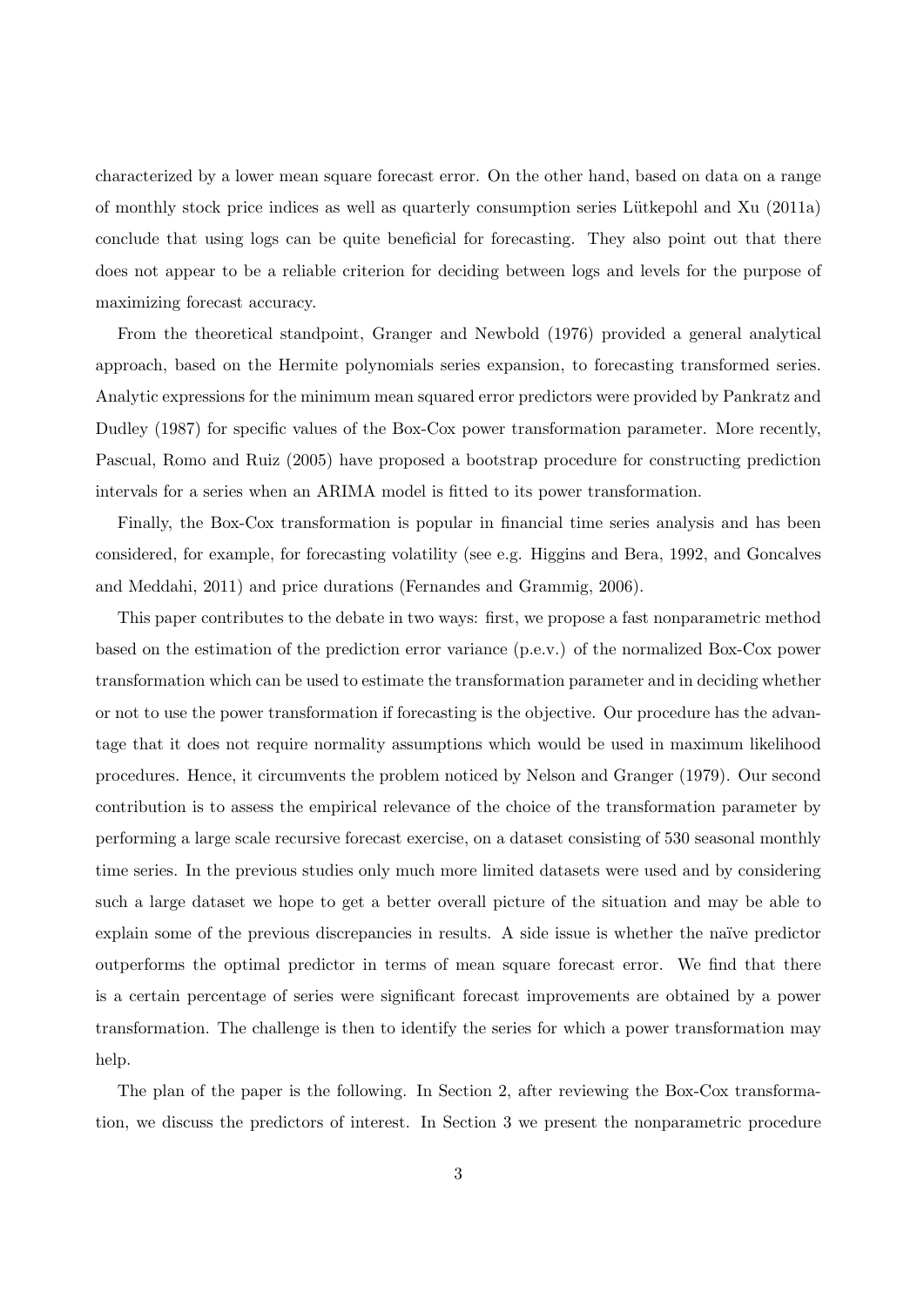for estimating the p.e.v. and the transformation parameter. Section 4 discusses the estimation results on the dataset. In Section 5 we judge the relevance of the transformation for out-of-sample forecasting by conducting a rolling forecasting experiment. Conclusions are drawn in Section 6.

### 2 Forecasting Box-Cox transformed series

Box and Cox (1964) proposed a transformation of a time series variable  $y_t$ ,  $t = 1, \ldots, n$ , that depends on the power parameter  $\lambda$  in the following way:

$$
y_t(\lambda) = \begin{cases} \frac{y_t^{\lambda} - 1}{\lambda}, & \lambda \neq 0, \\ \ln y_t, & \lambda = 0, \end{cases}
$$
 (1)

where ln denotes the natural logarithm. When  $\lambda$  is equal to 1, the series is analysed in its original scale, whereas the case  $\lambda = 0$  corresponds to the logarithmic transformation. Other important special cases arise for fractional values of  $\lambda$ , e.g. the square root transform  $(\lambda = 1/2)$ . Obviously, for the transformation to be applicable, the series has to be strictly positive.

Suppose the optimal forecast of the Box-Cox transformed series is denoted by  $\tilde{y}_{t+h|t}(\lambda)$ ,  $h =$  $1, 2, \ldots$ , where h is the forecast lead. Here optimality is intended in the mean square error sense, so that  $\tilde{y}_{t+h|t}(\lambda) = \mathbb{E}[y_{t+h}(\lambda)|\mathcal{F}_t]$  is the conditional mean of  $y_{t+h}(\lambda)$ , given the information set at time t, here denoted as  $\mathcal{F}_t$ . The conditional mean is typically available in closed form. Finally, let  $\sigma_h^2(\lambda) = \mathbb{E}\{[y_{t+h}(\lambda) - \tilde{y}_{t+h|t}(\lambda)]^2 | \mathcal{F}_t\}$  denote the h-step-ahead prediction error variance, which for simplicity we assume time-invariant.

We now consider the prediction of  $y_t$  on its original scale of measurement. The naïve forecast is obtained as the inverse Box-Cox transformation,

$$
\hat{y}_{t+h|t} = \begin{cases} (1 + \lambda \tilde{y}_{t+h|t}(\lambda))^{1/\lambda}, & \lambda \neq 0, \\ \exp(\tilde{y}_{t+h|t}(\lambda)), & \lambda = 0. \end{cases}
$$

This quantity corresponds to the median of the predictive distribution and, hence, it provides the minimum absolute error predictor.

The optimal predictor of  $y_{t+h}$  (i.e. its conditional expectation given the past), denoted by  $\tilde{y}_{t+h|t}$ , is

$$
\tilde{y}_{t+h|t} = \frac{1}{\sigma_h(\lambda)\sqrt{2\pi}} \int_{-\infty}^{\infty} \exp\left[-\frac{1}{2}\left(\frac{y-\tilde{y}_{t+h|t}(\lambda)}{\sigma_h(\lambda)}\right)^2\right](\lambda y - 1)^{1/\lambda} dy \tag{2}
$$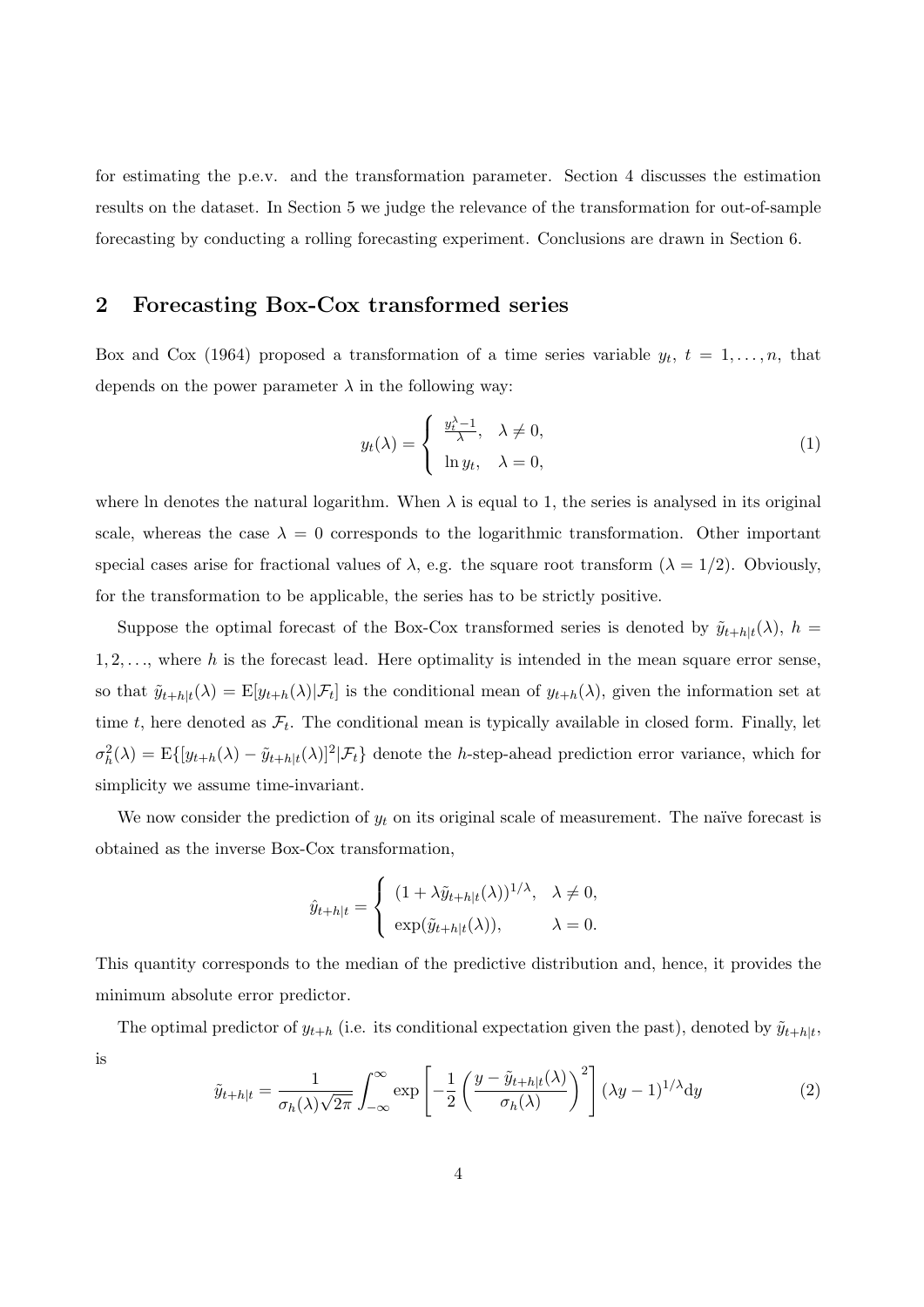Table 1: Optimal predictors of original variable for different Box-Cox transformation parameters

|     | $\tilde{y}_{t+h t}$                                                                                                                                                                                                                        |
|-----|--------------------------------------------------------------------------------------------------------------------------------------------------------------------------------------------------------------------------------------------|
|     | $\hat{y}_{t+h t} \exp\left(\sigma_h^2(\lambda)/2\right)$                                                                                                                                                                                   |
|     |                                                                                                                                                                                                                                            |
| 1/3 | $\begin{array}{l} \hat{y}_{t+h t} \left(1+\frac{1}{4}\frac{\sigma^2_h(\lambda)}{\hat{y}_{t+h t}}\right) \\ \hat{y}_{t+h t} \left(1+\frac{1}{3}\frac{\sigma^2_h(\lambda)}{\hat{y}^{2/3}_{t+h t}}\right) \end{array}$<br>$\hat{y}_{t+h t}$ ( |
| 1/4 | $\hat{y}_{t+h t}\left(1+\frac{3}{8}\frac{\sigma^2_h(\lambda)}{\hat{y}^{1/2}_{t+h t}}\right)$<br>$+ \frac{3}{256}\frac{\circ_h}{\hat{y}_{t+h t}}$                                                                                           |

if the transformed series is normally distributed (see Nelson and Granger, 1979). In general a closed form expression for this integral is not available. However, if  $1/\lambda$  is a positive integer, Pankratz and Dudley (1987) and Proietti and Riani (2009) provide a closed form expression. Table 1 presents the expressions of the optimal predictors as functions of the naïve predictor  $\hat{y}_{t+h|t}$  for selected values of  $\lambda$ .

#### 3 Deciding on the Box-Cox transformation for prediction

The Box-Cox transformation parameter is usually estimated by maximum likelihood, assuming a parametric model for  $y_t(\lambda)$ ; the parameter  $\lambda$  can be concentrated out of the likelihood, which is corrected by the Jacobian so as to take into account the change of scale of the observations. This approach is plausible if the Box-Cox transformation converts the distribution to a normal. Unfortunately, the results by Nelson and Granger (1979) indicate that the normality assumption for the transformed series may be problematic. Moreover, even though the forecasts are typically based on a parametric model, there is usually uncertainty regarding the right model. Therefore, we propose a nonparametric approach, according to which the transformation parameter is estimated as the value for which the prediction error variance (p.e.v.) of the series (after a normalization by the Jacobian of the transformation), is a minimum.

Our procedure is based on the normalized Box-Cox (NBC) transformation which is obtained by dividing  $y_t(\lambda)$  by  $\sqrt[n]{J}$ , where  $J = \prod_t$  $\partial y_t(\lambda)$  $\partial y_t$ is the Jacobian of the transformation, which is equal to  $g_y^{\lambda-1}$  with  $g_y = \prod_t y_t^{1/n}$  being the geometric average of the original observations (Atkinson, 1973). This yields

$$
z_t(\lambda) = g_y^{1-\lambda} y_t(\lambda). \tag{3}
$$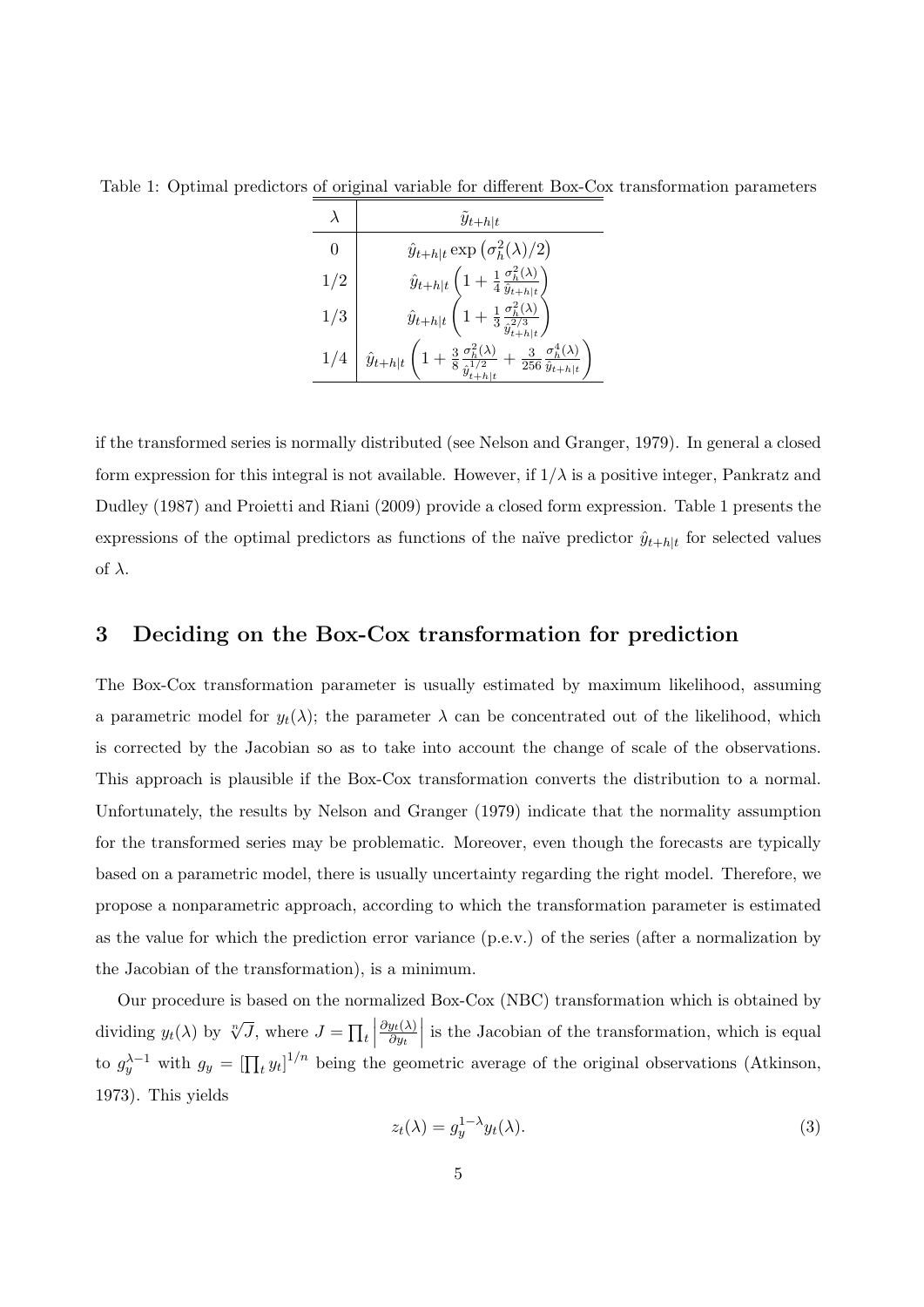This normalization is relevant if the aim is minimizing the one-step-ahead p.e.v. across the different values of  $\lambda$ . Notice that when  $\lambda = 1$ , the normalizing factor is unity, and the normalized transform sets the scale equal to that of the original observations.

We assume that  $z_t = z_t(1)$  can be made stationary by differencing, that is, there exists a stationary representation  $u_t = \Delta(L)z_t$ ,  $t = 1, \ldots, n$ , where  $\Delta(L)$  is a polynomial in the lag operator, L, e.g.  $\Delta(L) = (1 - L)^d$  or  $\Delta(L) = (1 - L)(1 - L^s)$ , for seasonal time series with seasonal period s. Obviously, if  $z_t$  is stationary,  $\Delta(L) = 1$ . Notice also that n has been reset so as to denote the number of observations available for  $u_t$ .

We estimate the transformation parameter by minimizing the p.e.v.. Notice that the one-stepahead p.e.v. for  $z_t$  is the same as that of  $u_t$ , since  $u_t - \mathbb{E}(u_t | \mathcal{F}_{t-1}) = z_t - \mathbb{E}(z_t | \mathcal{F}_{t-1})$ .

If we let  $f(\omega)$  denote the spectral density of  $u_t$ , and assume  $\int_{-\pi}^{\pi} \ln f(\omega) d\omega > -\infty$ , the one-stepahead p.e.v. is defined, according to the usual Szegö-Kolmogorov formula, as the geometric average of the spectral density:

$$
\sigma^2 = \exp\left[\frac{1}{2\pi} \int_{-\pi}^{\pi} \ln 2\pi f(\omega) d\omega\right].
$$

The p.e.v. can be estimated nonparametrically by a bias-corrected geometric average of the periodogram. Letting  $\omega_j = \frac{2\pi j}{n}$  $\frac{\pi j}{n}$ ,  $j = 1, \ldots, [n/2]$ , denote the Fourier frequencies, where [·] is the integer part of the argument, the sample spectrum is defined as

$$
I(\omega_j) = \frac{1}{2\pi n} \left| \sum_{t=1}^n (u_t - \bar{u}) e^{-i\omega_j t} \right|^2,
$$

 $\bar{u} = \frac{1}{n}$  $\frac{1}{n}\sum_{t} u_t$  and *i* is the imaginary unit. Letting  $n^*$  denote  $n/2-1$ , if *n* is even, and  $(n-1)/2$ , if  $n$  is odd, Davis and Jones (1968) proposed the following estimator:

$$
\hat{\sigma}^2 = \exp\left[\frac{1}{n^*} \sum_{j=1}^{n^*} \ln 2\pi I(\omega_j) + \gamma\right],\tag{4}
$$

where  $\gamma = 0.57722$  is Euler's constant.

Hannan and Nicholls (1977, HN henceforth) proposed replacing the raw periodogram ordinates by their non-overlapping averages of  $m$  consecutive ordinates,

$$
\hat{\sigma}^2(m) = m \exp\left[\frac{1}{M} \sum_{j=0}^{M-1} \ln\left(\sum_{k=1}^m 2\pi I(\omega_{jm+k})\right) - \psi(m)\right].\tag{5}
$$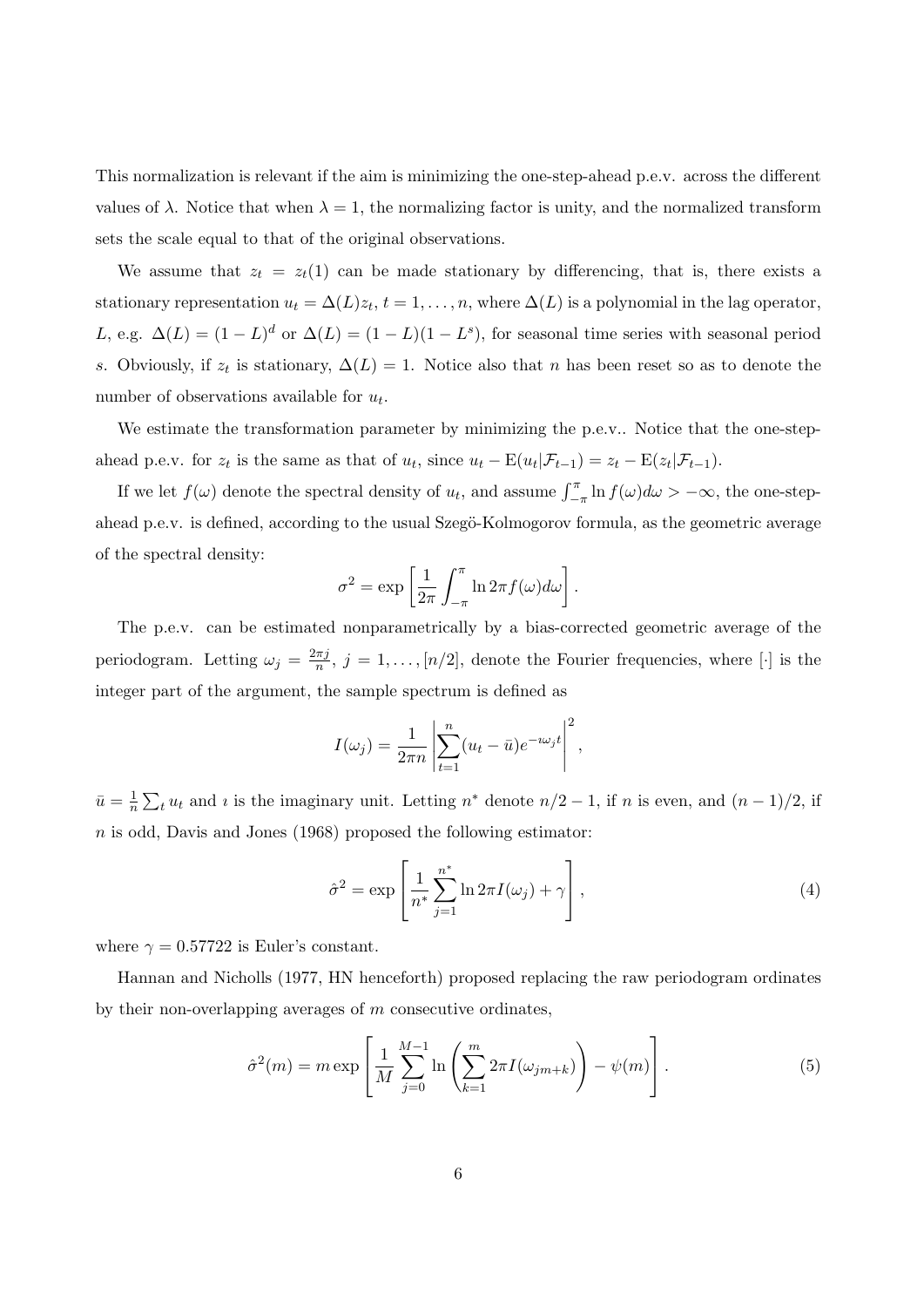where  $M = [(n-1)/(2m)]$  and  $\psi(m)$  is the digamma function. The estimator (4) is obtained in the case  $m = 1$ . The large sample distributions of (5) and  $\ln \hat{\sigma}^2(m)$  are, respectively,

$$
\hat{\sigma}^2(m) \stackrel{a}{\sim} \mathcal{N}\left(\sigma^2, \frac{2\sigma^4 m\psi'(m)}{n}\right), \ \ \ln \hat{\sigma}^2(m) \stackrel{a}{\sim} \mathcal{N}\left(\sigma^2, \frac{2m\psi'(m)}{n}\right).
$$

The estimation of the optimal transformation parameter is carried out by a grid search over the  $\lambda$  values in the range  $(a, b)$ , where typically,  $b = -a = 2$ . For each value of  $\lambda$  in the selected range the NBC transformation of the series,  $z_t(\lambda)$ , is computed according to (3), the stationarity transformation is obtained as  $u_t(\lambda) = \Delta(L)z_t(\lambda)$  and the HN estimator (5) is computed. The value of  $\lambda$  that yields the minimum p.e.v. is the required estimate. Notice that a crucial assumption is that the stationarity inducing transformation,  $\Delta(L)$ , does not vary with  $\lambda$ , which is appropriate for the NBC.

When explanatory variables are present, such as trading days and Easter regressors for modeling calendar effects (see Cleveland and Devlin, 1982), interventions and seasonal dummy variables, the p.e.v. can be estimated from the frequency domain regression residual periodogram, as in Cameron (1978). Alternatively, we could use a weighted estimate of the p.e.v. based on a similar idea to band spectral regression (Engle, 1974), that puts a zero weight to the sample spectrum ordinates around the trading days and seasonal frequencies.

The latter may also be advocated as a more general strategy aiming at robustifying the nonparametric estimator of the p.e.v., by excluding some periodogram ordinates that could be affected by the stationarity inducing transformation. For instance, if  $\Delta z_t = z_t - z_{t-1}$  is analyzed, leaving out the seasonal frequency may be thought of as a way of eliminating a deterministic seasonal component from the series. If we focus on  $\Delta_s z_t = z_t - z_{t-s}$ , instead, then the periodogram at the seasonal frequencies may get close to zero, so that the seasonal frequencies will contribute strongly and negatively to the p.e.v. estimate.

#### 4 Estimation results

We apply the estimation method to a dataset consisting of 530 monthly time series, seasonally unadjusted, 379 of which are related to the index of industrial production (IPI) and 151 to the index of retail turnover for some Euro area countries, the UK and the US. For the IPI we consider series from Sectors B (Mining and quarrying), C (Manufacturing), D (Energy), and B–D, and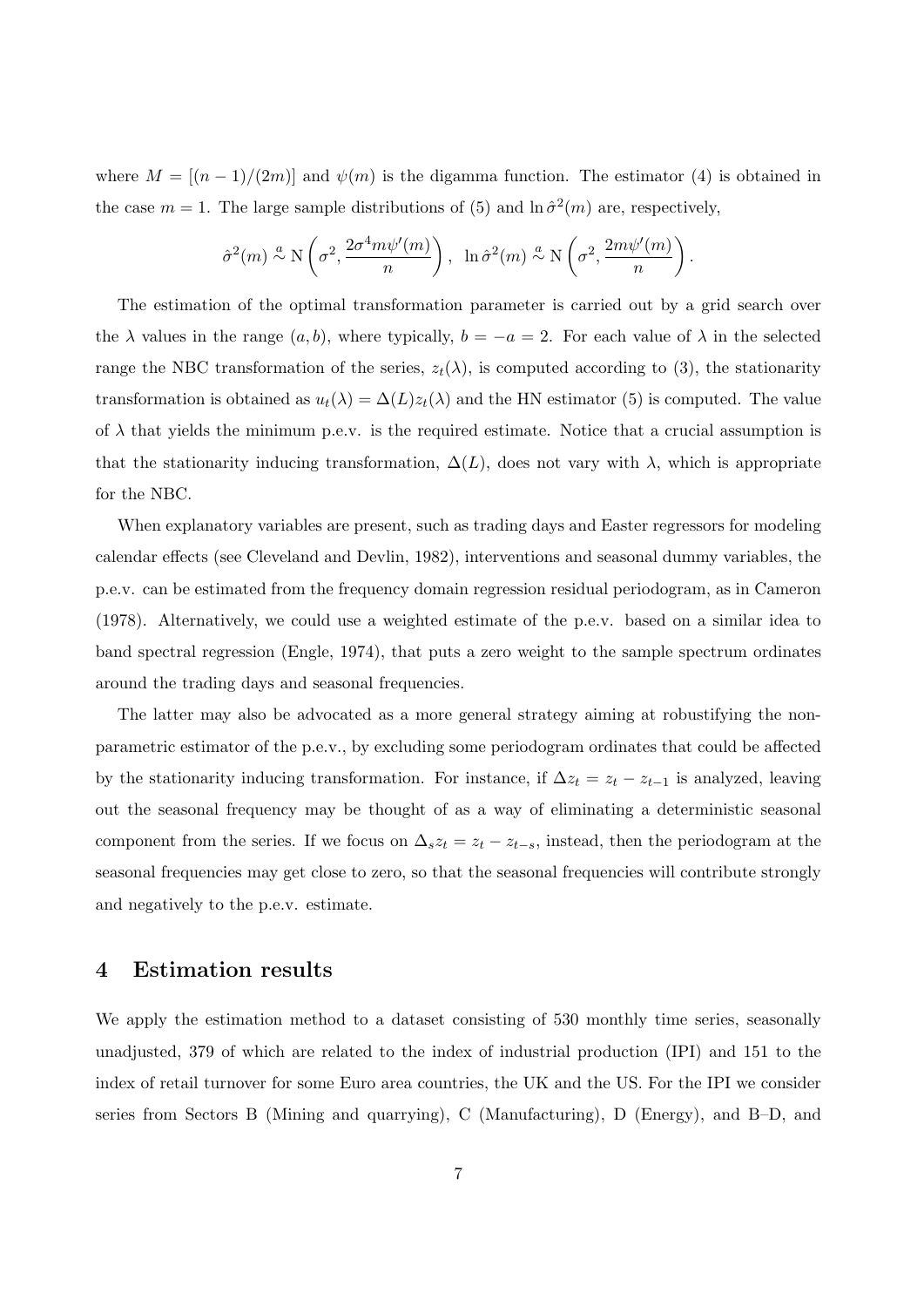the series for the manufacturing sectors are from those identified by two digits of the NACE statistical classifications of economic activities (Sectors C1-C31). For the US we consider the 63 series for Market and Industry Group and the 32 series for Special Aggregates and Selected Detail (see http://www.federalreserve.gov/releases/g17/table1\_2.htm for more details). For retail turnover, we focus on the series available with code starting with G47 (Retail trade, except of motor vehicles and motorcycles). The series were obtained from Eurostat (http://epp.eurostat. ec.europa.eu/portal/page/portal/eurostat/home/), the Federal Reserve and the US Census Bureau. The breakdown of the series by country and their sample period is available in Table 2.

The first objective of our analysis is to check if our estimation method suggests that transforming our series is useful for reducing the p.e.v. and to narrow down the range of  $\lambda$  values to be considered. Given the previous results, e.g. by Nelson and Granger (1979), one may expect the logarithmic transformation  $(\lambda = 0)$  to be of particular importance. For each individual time series the transformation parameter was estimated as the minimizer of the one-step-ahead p.e.v. of the NBC transform, which is computed by the HN nonparametric estimator (5) using  $m = 3$ . This particular choice for the value of  $m$  was suggested by a Monte Carlo simulation experiment, not reported for brevity, according to which, for the sample sizes considered, setting  $m = 3$  provides the most reasonable compromise between bias and variance in estimating the p.e.v., the estimator with  $m = 1$  (the Davies and Jones estimator) being characterised by high sampling variance; on the contrary, larger values for  $m$  lead to a minor reduction in the variance and larger biases. As the series are strongly seasonal, we assume that  $u_t = z_t - z_{t-12}$  is stationary. Before summarizing the results, it may be instructive to consider an example series for which our method suggested the need for a transformation.

Figure 1 displays the French industrial production series for the branch *Manufacture of wearing* apparel along with the interval estimates of the logarithmic p.e.v.. Clearly, the volatility of the series appears to be linked to its level, suggesting that a Box-Cox transformation can make it more homogeneous. The minimum p.e.v. occurs for  $\lambda = 0.28$ . The transformation indeed helps stabilizing the amplitude of the series, so that  $z_t(\lambda)-z_{t-12}(\lambda)$  looks more like a covariance stationary series (not shown). In contrast, the yearly changes on the original scale,  $y_t - y_{t-12}$ , are clearly heteroscedastic, as suggested by Figure 1. An approximate 95% confidence interval for  $\lambda$  is (0.01, 0.61). The latter is computed as the smallest set of  $\lambda$  values which has an interval estimate at the same confidence level that includes the minimum p.e.v. estimate. Notice that the coverage may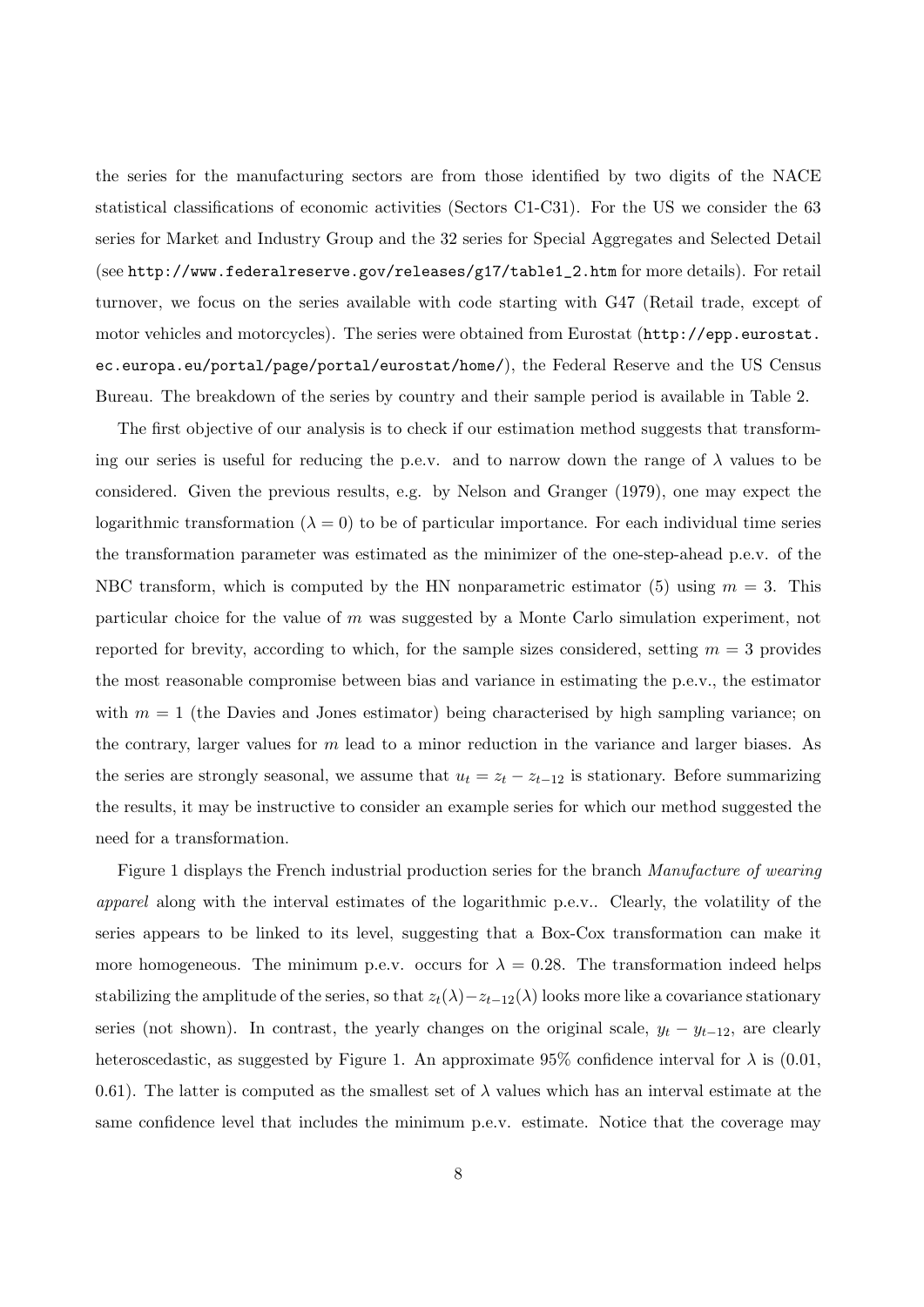| Index of industrial production |                          |                  |  |  |
|--------------------------------|--------------------------|------------------|--|--|
| Country                        | Sample period            | Number of series |  |  |
| Austria                        | 1996.1-2010.12           | 28               |  |  |
| Belgium                        | 1995.1-2010.12           | 27               |  |  |
| Finland                        | 1990.1-2010.12           | 20               |  |  |
| France                         | 1990.1-2010.12           | 28               |  |  |
| Germany                        | 1991.1-2010.12           | 28               |  |  |
| Greece                         | 2000.1-2010.12           | 29               |  |  |
| Italy                          | 1990.1-2010.12           | 27               |  |  |
| Netherlands                    | 1990.1-2010.12           | 22               |  |  |
| Portugal                       | 1995.1-2010.12           | 20               |  |  |
| Spain                          | 1980.1-2010.12           | 28               |  |  |
| UK                             | 1990.1-2010.12           | 28               |  |  |
| <b>US</b>                      | 1947.1-2010.12           | 94               |  |  |
|                                |                          |                  |  |  |
|                                | Index of retail turnover |                  |  |  |
| Country                        | Sample period            | Number of series |  |  |
| Austria                        | 1999.1-2010.12           | 6                |  |  |
| Belgium                        | 1998.1-2010.12           | 15               |  |  |
| Finland                        | 1995.1-2010.12           | 14               |  |  |
| France                         | 1994.1-2010.12           | 14               |  |  |
| Germany                        | 1994.1-2010.12           | 15               |  |  |
| Greece                         | 1995.1-2010.12           | 13               |  |  |
| Italy                          | 2000.1-2010.12           | 14               |  |  |
| Netherlands                    | 1996.1-2010.12           | 9                |  |  |
| Portugal                       | 1995.1-2010.12           | 9                |  |  |
| Spain                          | 2000.1-2010.12           | 14               |  |  |
| UK                             | 2000.1-2010.12           | 14               |  |  |

Table 2: Breakdown of the time series analysed by country, sample period, number of time series.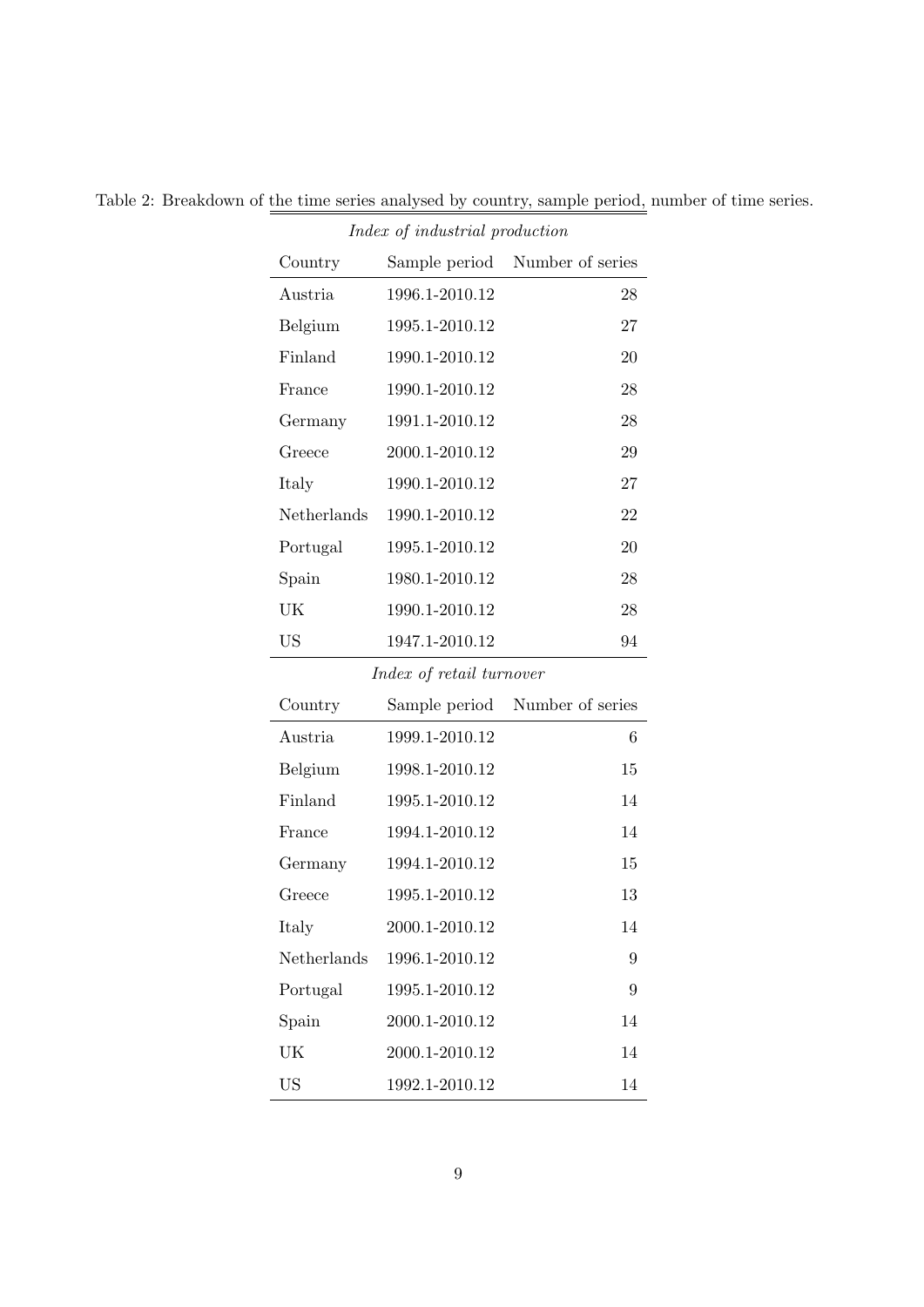Figure 1: French index of industrial production for *Manufacture of wearing apparel*. Series and interval estimates of  $\ln \sigma^2$  obtained by the HN estimator using  $m = 3$ .



be less than the nominal one due to the fact that the interval is constructed using the asymptotic variance, whereas the finite sample variance can be larger. Hence, the logarithmic transformation  $(\lambda = 0)$  could also be adequate.

The distribution of the 530 point estimates of  $\lambda$ , displayed in Figure 2, is centered around the mean value 0.29, with a standard deviation of 0.64. The percentage of cases in which the value  $\lambda = 1$ (i.e., no transformation needed) is not contained in the 95% confidence interval for the parameter is 18.68% (99 cases in total), of which only 5.05% (5 cases) resulted in  $\lambda$  estimates significantly greater than zero, whereas for the remaining 94 series the estimated value is not significantly different from zero. The main conclusion is that, if a transformation is indicated, in the vast majority of the cases it can be safely taken as the logarithmic transformation. The complete distribution can be considered as a mixture of two distributions, also plotted in Figure 2, the first arising when  $\lambda$  is not significantly different from 1, and the second in the contrary case. The latter is shifted to the left with mean -0.27 and standard deviation 0.44 so that  $\lambda = 0$  is in its central region.

These results were obtained making no provision for calendar effects or for possible overdifferencing caused by the stationarity inducing transformation  $\Delta_{12}$ . However, if we exclude from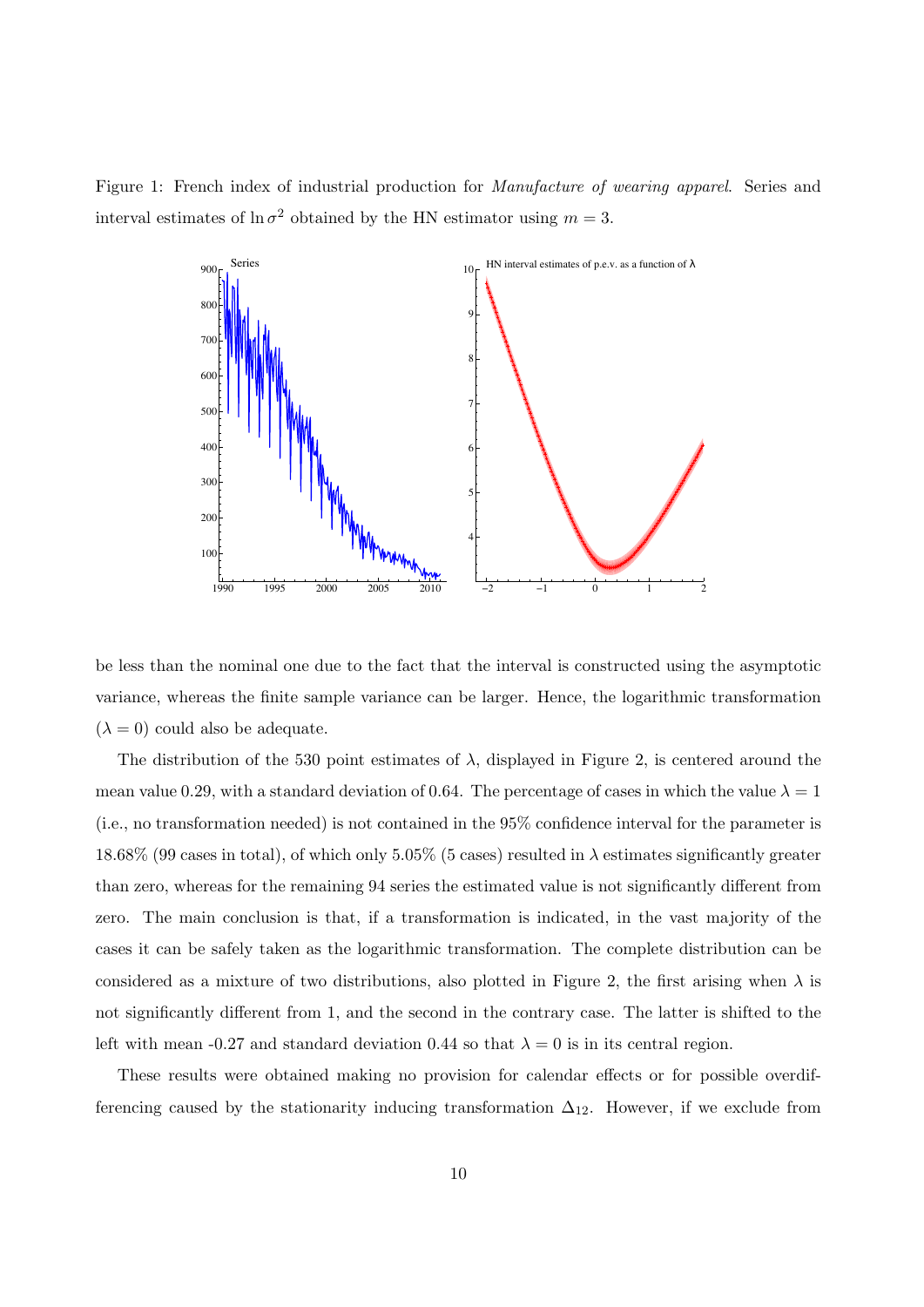Figure 2: Density of the nonparametric estimator of the transformation parameter,  $\lambda$ , estimated from 530 time series.



(5) the frequencies  $\omega_i$  corresponding to trading days effects (the most prominent being around  $0.348 \times 2\pi$  and  $0.432 \times 2\pi$ , see Cleveland and Devlin, 1980) as well as the seasonal frequencies  $2\pi j/12, j = 1, \ldots, 6$ , the estimates of  $\lambda$  are not affected, as the deletion results only in a vertical shift in the p.e.v. as a function of  $\lambda$ .

#### 5 Empirical forecast comparison

This section aims at supporting the previous evidence concerning the need to transform the data by means of a genuine out-of-sample forecasting experiment. Our estimator and decision rule was based on all the available data and did not look at the relevance of the Box-Cox transformation for improving the out-of-sample forecasting ability. It is well known that the performance of a transformation model within the sample may not be coincident with that outside the available sample. Thus, in this section, using a simple though flexible benchmark model, we will compare the forecasting performance of different predictors arising when  $\lambda$  is fixed at specific values, including the one estimated nonparametrically.

Our rolling forecast experiment is designed as follows.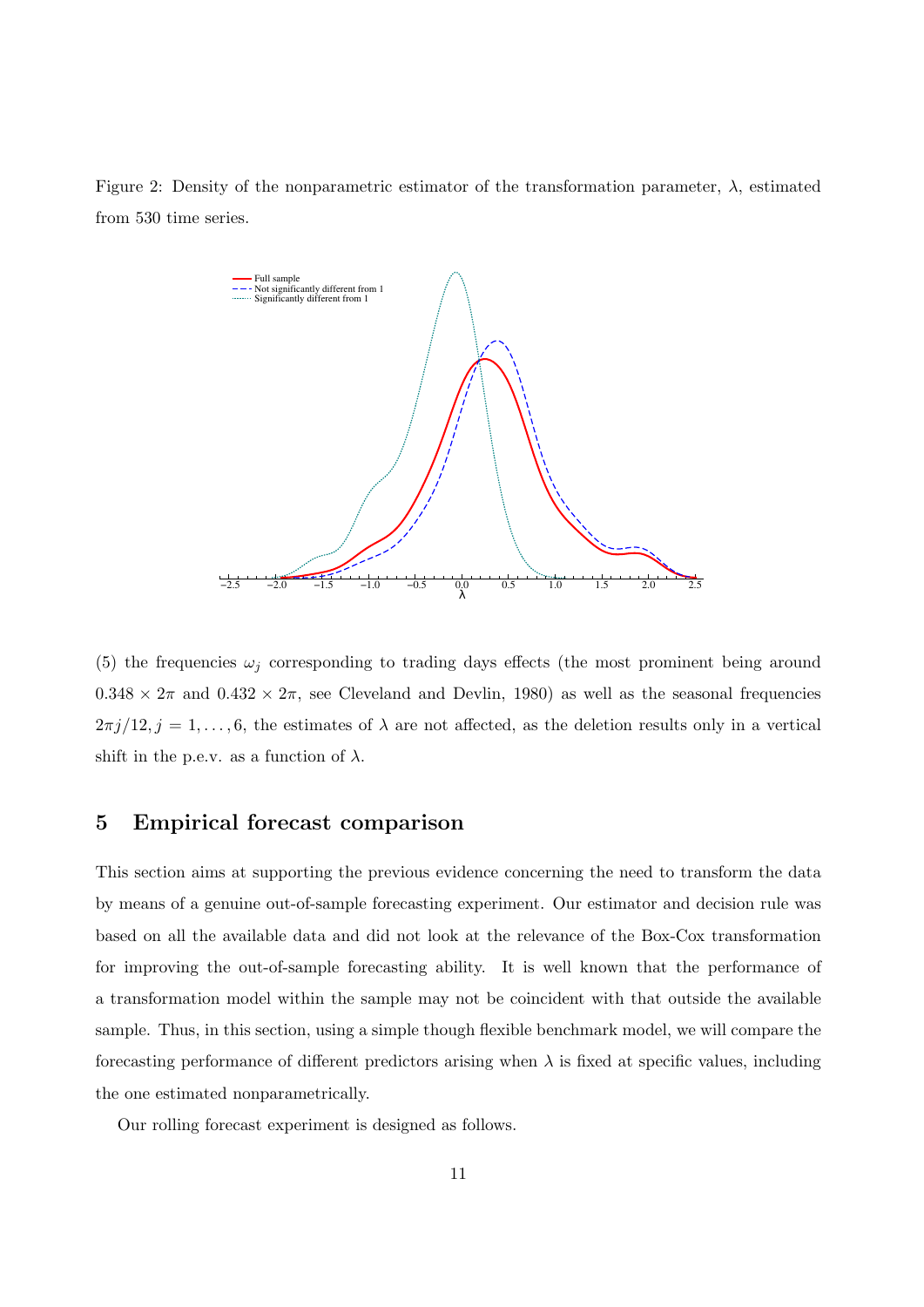- 1. The size of the rolling window is fixed at 6 or 10 years of monthly observations depending on the length of the series (we use 10 years if the length is greater than 15 years).
- 2. For each rolling sample we fit an  $AR(p)$  model to the yearly changes of the power transformation of the series,  $\Delta_{12} y_t(\lambda)$ , with regression effects,

$$
\phi_p(L)\Delta_{12}y_t(\lambda) = \beta_0 + \beta'\Delta_{12}x_t + \epsilon_t, \quad \epsilon_t \sim \text{WN}(0, \sigma^2),
$$

where  $x_t$  are 6 trading days regressors and an Easter variable, that account for calendar effects, and  $y_t(\lambda)$  is the Box-Cox transform of the series. Along with the nonparametric estimate of  $\lambda$ ,  $\hat{\lambda}$ , we consider also the following values of  $\lambda$ :  $\lambda = 0$  (log transformation),  $\lambda = 1/3$ ,  $\lambda = 1/2$  and  $\lambda = 1$  (no transformation), which represent the most relevant cases for which the out-of-sample forecasts are available in closed form. When the transformation parameter is  $\hat{\lambda}$ , we use the naïve predictor, as we do not want to rely on normality or other distributional assumptions when this transformation is considered.

- 3. The order of the autoregression is selected according to the Schwarz information criterion and the model is estimated by least squares. The maximum lag order considered is 12. We leave open the possibility that the orders of the automatically identified AR models differ with  $\lambda$ (Granger and Newbold, 1976).
- 4. Conditionally on the estimated model we compute the forecasts of the original levels  $y_t$  and the yearly growth rates,  $g_t = \frac{\Delta_{12} y_t}{y_{t-12}}$  $\frac{\Delta_{12} y_t}{y_{t-12}}$ , for all forecast horizons up to  $H = 24$  steps ahead and compare them to the observed values. For  $\lambda = 0, 1/2$  and  $1/3$  we compute both the optimal and the naïve predictor according to the formulae presented in Section 2. Hence, we consider a total of eight competing forecasts (including  $\lambda = 1$  and  $\hat{\lambda}$ ).
- 5. The rolling window is then moved one month forward and the steps 2–4 are iterated until we reach observation  $n - H$ .
- 6. We summarise the distribution of the prediction errors at different horizons using the mean square forecast error. Subsequently, we select the best performing predictor at horizon  $h$ among the seven predictors obtained for  $\lambda = 0, 1/2$  and  $1/3$ , and  $\lambda = \hat{\lambda}$  and test the equality of the prediction mean squared errors with those computed for the benchmark model  $(\lambda = 1)$ , using the Harvey, Leybourne and Newbold (1997) version of the Diebold-Mariano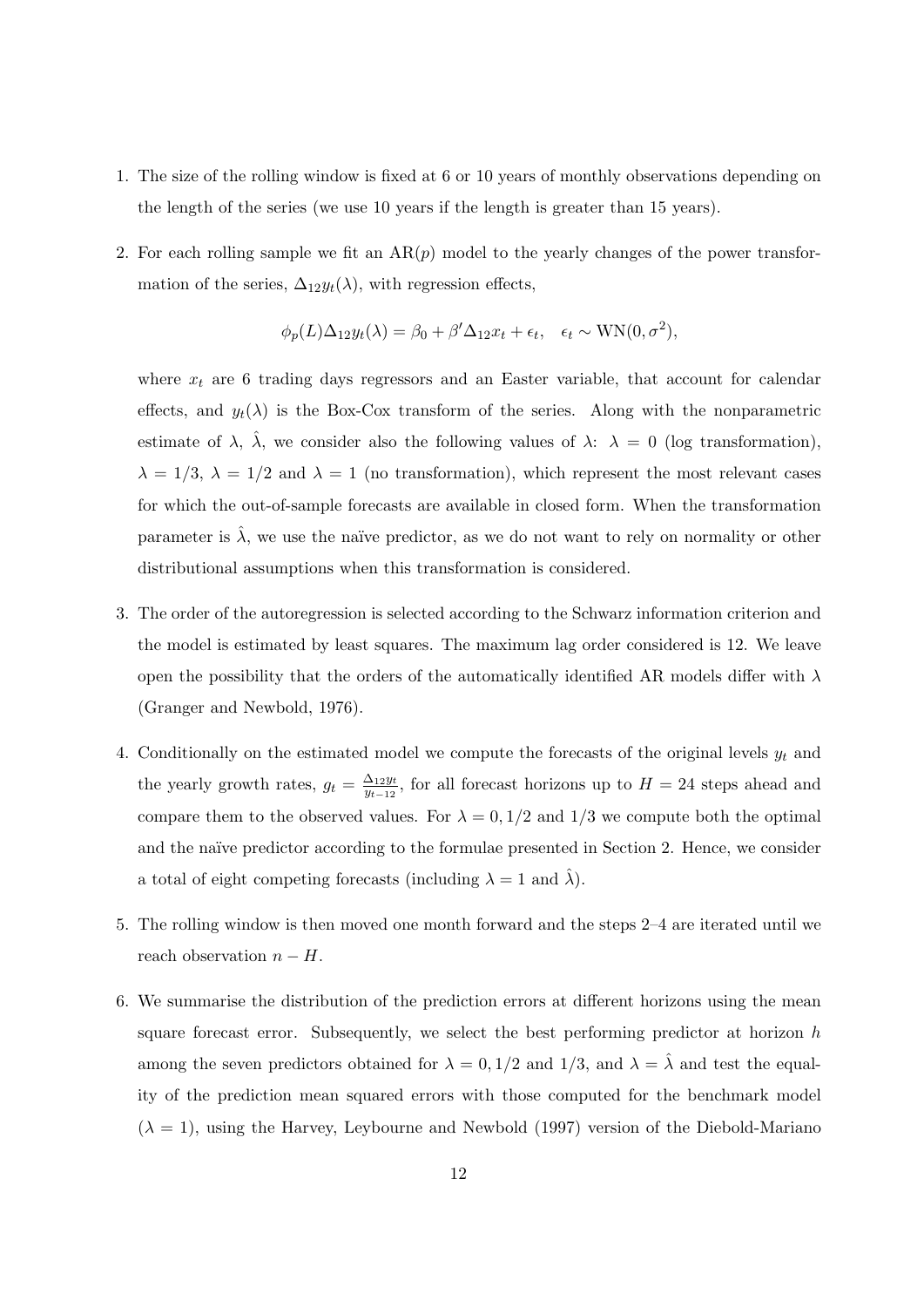(Diebold and Mariano, 1995, DM henceforth) test statistic.<sup>1</sup> Significant values suggest that transforming the data helps reducing the forecast mean square error.

Table 3 summarises the empirical results by presenting the number of times (over the 530 series analysed) in which the best performing predictor with  $\lambda \neq 1$ , listed in the rows of the table, outperformed significantly the benchmark predictor, computed on the untransformed series. Significant differences are measured by the modified DM test using a 5% significance level.

As far as one-step-ahead forecasting is concerned only in 18% of the cases the Box-Cox predictor using  $\lambda \neq 1$  provides systematically better predictions than the benchmark, for which the data are not transformed. The percentage is slightly higher (20%) if we aim at predicting growth rates. Secondly, as the horizon  $h$  increases, the case for transforming the data is less strong: if the forecast horizon is  $h = 12$ , i.e. a year ahead, the proportion of cases in which the benchmark is outperformed significantly at the same level reduces to a mere 7% for the levels and 8% for the growth rates. These numbers are not much larger than the significance level and, hence, what one would expect if the null hypothesis was true. Thus, for longer forecast horizons there is very little evidence that the Box-Cox transformation can improve forecast efficiency.

In the cases for which a transformation is relevant, the nonparametric estimator of  $\lambda$  that we have proposed,  $\hat{\lambda}$ , provides the best predictor in a percentage of cases varying with h. For the levels it varies between 28% and 39% whereas the range for the growth rates is from 18% to 38%. The

<sup>1</sup>Letting  $e_{\lambda,j}$ , and  $e_{1,j}$ ,  $j = 1, \ldots, J$ , denote the sequence of h-step-ahead forecast errors, respectively for the best predictor using  $\lambda = 0, 1/3, 1/2, \hat{\lambda}$  and the benchmark predictor  $(\lambda = 1)$ , and defining the quadratic loss differential sequence  $d_j(h) = e_{\lambda,j}^2 - e_{1,j}^2$ ,  $j = 1,\ldots,J$ , the DM test of the null hypothesis of equal forecast accuracy,  $H_0$ :  $E(d_i(h)) = 0$ , versus the one sided alternative that the model with  $\lambda \neq 1$  provides more accurate forecasts,  $H_1$ :  $E(d_i(h)) < 0$ , is based upon the statistic

$$
DM(h) = \frac{\bar{d}(h)}{\sqrt{\sigma_d^2}}, \quad \bar{d}(h) = \frac{1}{J} \sum_j d_j(h), \quad \sigma_d^2 = \frac{1}{J} \left[ c_0 + 2 \sum_{k=1}^{q-1} \frac{J-k}{J} c_k \right],
$$

where  $c_k$  is the sample autocovariance of  $d_j(h)$  at lag k and  $\sigma_d^2$  is a consistent estimate of the variance of the loss differential. In our applications the value of the truncation parameter is set equal to  $q = \max(h, 4)$  and we use the DM statistic with the small sample modification proposed by Harvey, Leybourne and Newbold (1997) which provides a correction for the bias of  $\sigma_d^2$  as an estimator of the variance of  $d_j(h)$ :

$$
DM^{*}(h) = DM(h) \left[ \frac{J + 1 - 2q + q(q+1)/J}{J} \right]^{1/2}.
$$

Under the null hypothesis the reference distribution is Student's t with  $J-1$  degrees of freedom, denoted  $T_{J-1}$ .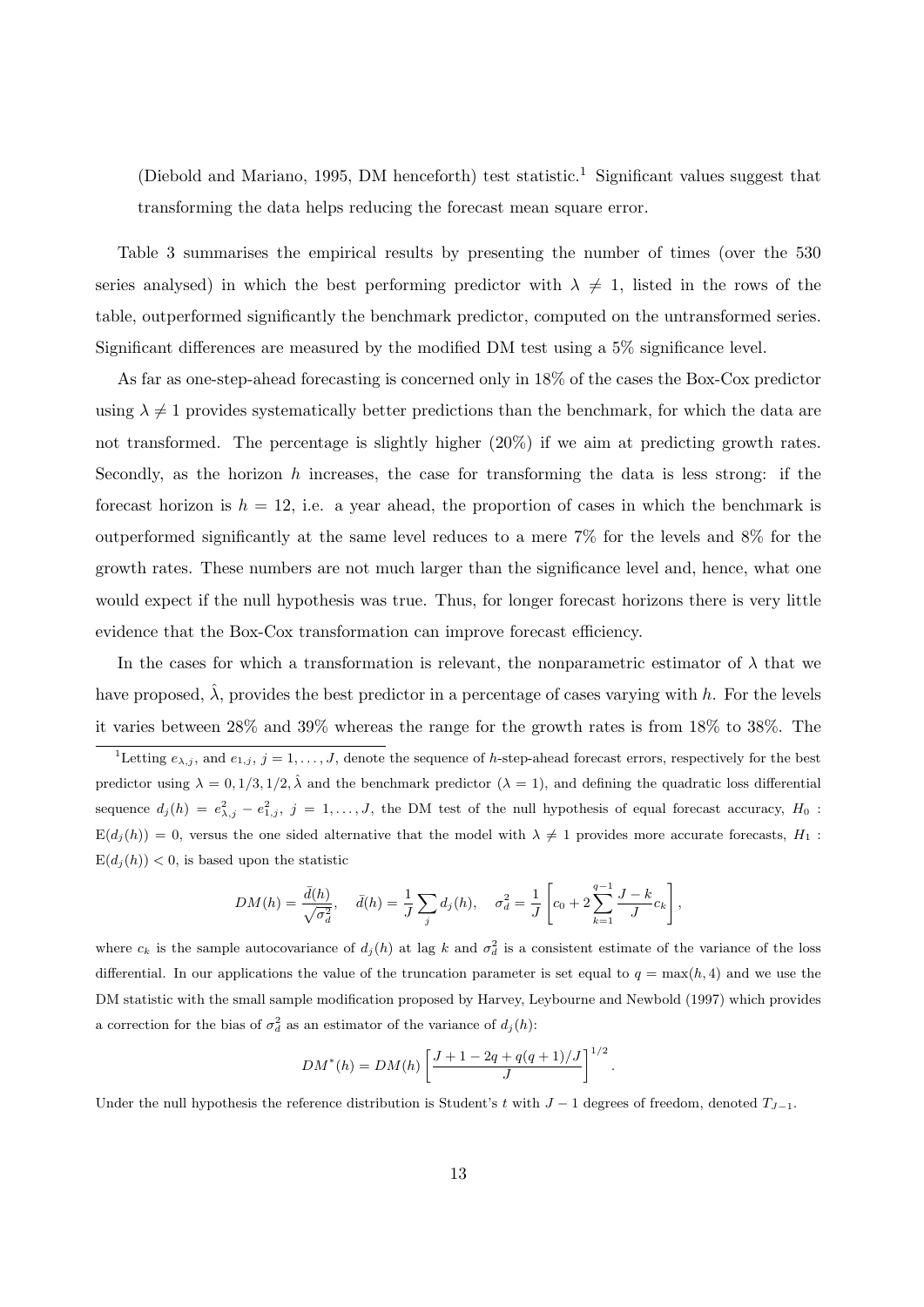logarithmic transformation overall has the best performance, although there may be cases in which the estimated  $\lambda$  is not significantly different from 0. Notice also that, somewhat counter-intuitively, the na¨ıve predictor outperforms the optimal one at short forecast leads. This result is in line with observations by Bårdsen and Lütkepohl (2011) in a comparison of forecasts based on levels and logs in multivariate systems. They explain the phenomenon by the estimation uncertainty involved in computing the optimal forecast. An alternative explanation may, of course, be that the normality assumption underlying the optimal predictor is invalid. The square root transformation plays only a negligible role.

Given that there are some series for which forecast efficiency gains can be obtained with the Box-Cox transformation for short horizons, it would be useful to validate the nonparametric method as a tool for deciding the need for a transformation.

As far as one-step-ahead prediction of the levels is concerned, setting  $\lambda = \hat{\lambda}$  yields an improvement in the forecasting performance (i.e. a reduction in the mean square forecast error) with respect to  $\lambda = 1$  in 54% of the cases (288 out of 530). However, the improvement is statistically significant only in 18% of the cases, a proportion in line with the result in Table 3.

To compare the results of nonparametric estimation with the out-of-sample evidence we categorize the nonparametric estimates  $\hat{\lambda}$  in three groups: those which were not significantly different from 1, suggesting to leave the series untransformed  $(\lambda = 1)$ , those which were significantly different from 1, but not different from zero, suggesting the log transformation ( $\lambda = 0$ ), and finally those that were significantly different from both 0 and 1 ( $0 < \lambda < 1$ ). Table 4 cross-tabulates the nonparametric estimation results with the results of the rolling forecasting experiment, which categorize the series in two groups, according to whether the modified DM test was significant or not at the 5% level. Pearson's  $\chi^2$ -test of independence resulted in a value of 9.83 with p-value 0.007 and, hence, suggests that the results are not independent. In other words, there is a clear association between our procedure suggesting a transformation and getting significantly better forecasts by transforming the series. Moreover, in 72% of the cases the nonparametric method that we propose provided a reliable guidance for the outcome of the out-of-sample rolling forecasting exercise. The number of false positive (70) and false negative decisions (69), jointly representing 28% of the cases, might be explained by the different nature of the two methods. While the nonparametric method looks at the evidence for a transformation within the sample and rests crucially on the assumption of stationarity of the underlying process, the rolling forecast experiment evaluates the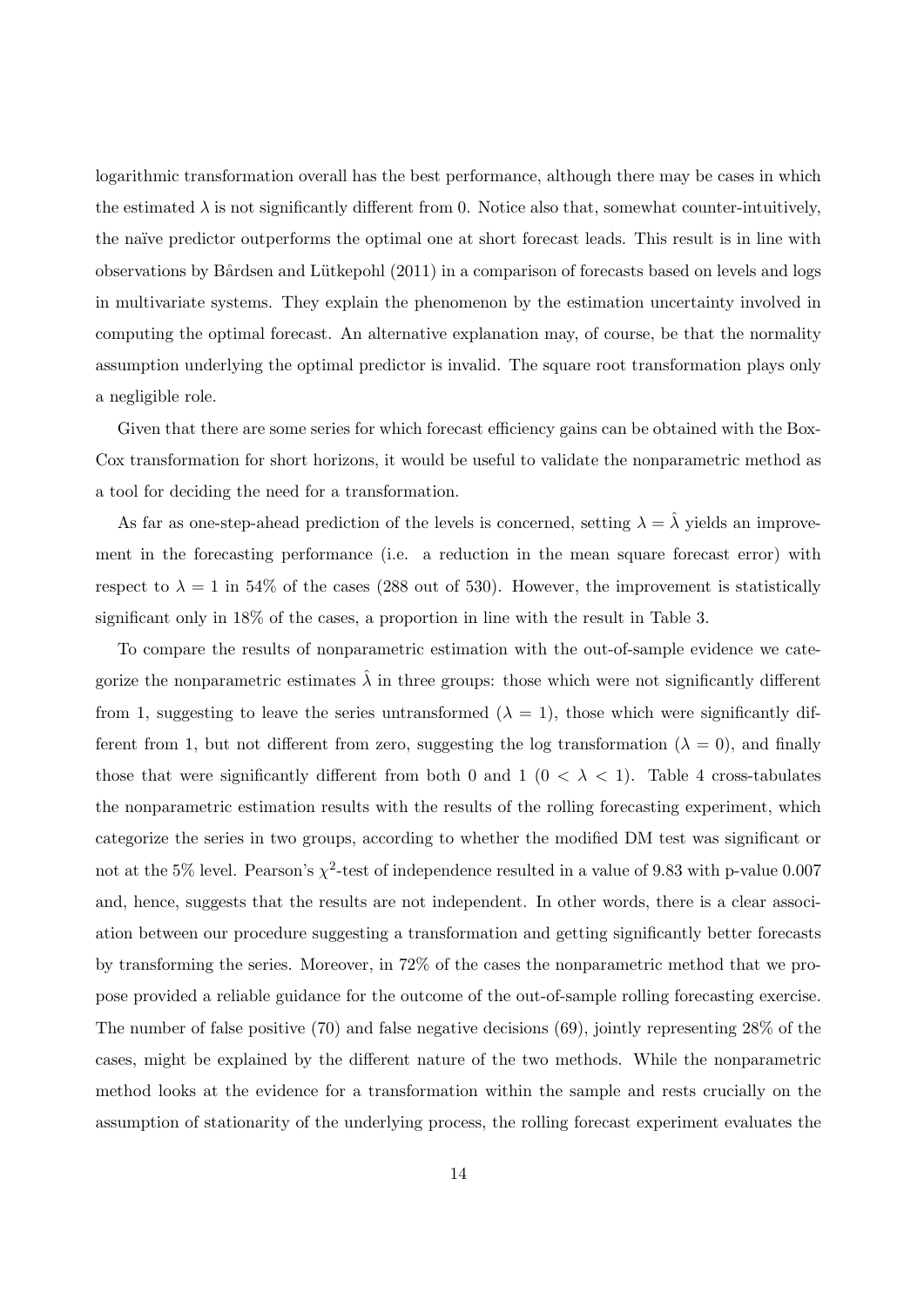Table 3: Rolling forecast experiment: number of series for which the predictor listed in the rows resulted as the best predictor and outperformed significantly the benchmark  $(\lambda = 1)$  at the 5% level according to the one-sided modified DM test. The percentages in the last row are obtained by dividing the totals in the previous row by 530.

| Levels              |                   |                |                |                |                                           |                |
|---------------------|-------------------|----------------|----------------|----------------|-------------------------------------------|----------------|
|                     | Forecast horizons |                |                |                |                                           |                |
| $\lambda$           | $h=1$             |                |                |                | $h = 2$ $h = 3$ $h = 6$ $h = 12$ $h = 24$ |                |
| $\ddot{\lambda}$    | 35                | 30             | 28             | 13             | 12                                        | 16             |
| $0$ (optimal)       | 10                | 9              | 8              | 13             | 17                                        | 14             |
| $0 \text{ (naive)}$ | 34                | 34             | 24             | 15             | 5                                         | 7              |
| $1/3$ (optimal)     | $\overline{2}$    | $\overline{2}$ | 4              | $\overline{2}$ | 1                                         | $\overline{2}$ |
| $1/3$ (naïve)       | 13                | 7              | 5              | $\overline{2}$ | 1                                         | 1              |
| $1/2$ (optimal)     | $\overline{2}$    | 1              | $\overline{2}$ | $\overline{0}$ | $\theta$                                  | 0              |
| $1/2$ (naïve)       | $\mathbf{1}$      | 1              | 1              | 1              | $\mathbf{1}$                              | 1              |
| Total               | 97                | 84             | 72             | 46             | 37                                        | 41             |
| Percentage          | 18.30             | 15.85          | 13.58          | 8.68           | 6.98                                      | 7.74           |

|                     | Forecast horizons |                |                |          |                           |          |
|---------------------|-------------------|----------------|----------------|----------|---------------------------|----------|
| $\lambda$           | $h=1$             | $h=2$          | $h=3$          |          | $h = 6$ $h = 12$ $h = 24$ |          |
| $\tilde{\lambda}$   | 31                | 29             | 27             | 18       | 8                         | 8        |
| $0$ (optimal)       | 26                | 24             | 17             | 26       | 27                        | 26       |
| $0 \text{ (naive)}$ | 31                | 25             | 16             | 11       | 6                         | 5        |
| $1/3$ (optimal)     | 11                | $\overline{2}$ | 5              | 3        | 3                         | $\Omega$ |
| $1/3$ (naïve)       | 4                 | 3              | $\overline{2}$ | $\Omega$ | $\theta$                  | $\Omega$ |
| $1/2$ (optimal)     | $\mathbf{1}$      | $\theta$       | $\theta$       | 1        | $\theta$                  | $\Omega$ |
| $1/2$ (naïve)       | 1                 | $\theta$       | $\theta$       | 1        | $\theta$                  | $\Omega$ |
| Total               | 106               | 86             | 72             | 61       | 44                        | 39       |
| Percentage          | 20.00             | 16.23          | 13.58          | 11.51    | 8.30                      | 7.36     |

Growth rates

 $\overline{a}$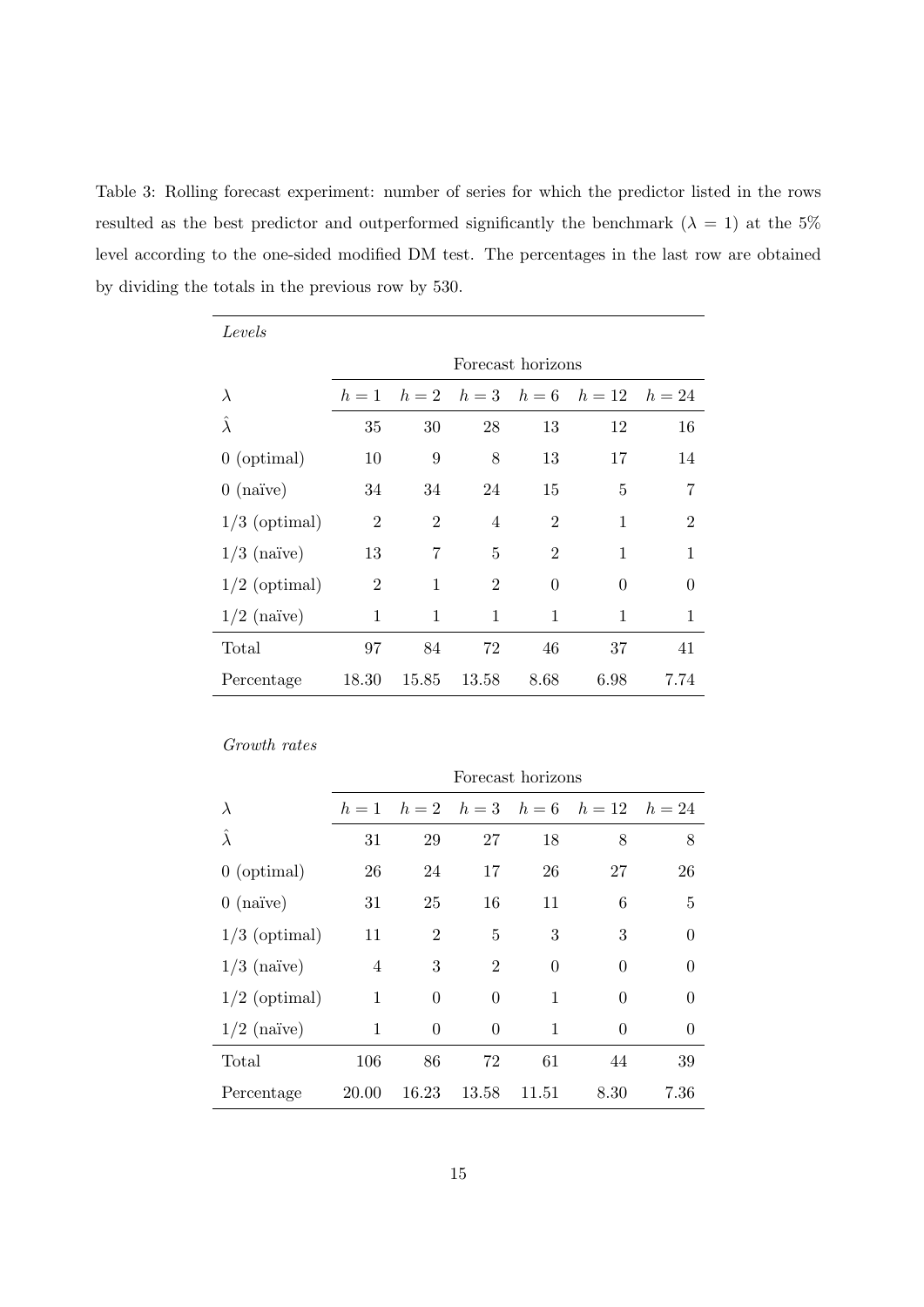| Nonparametric     | Modified DM test |                             |       |
|-------------------|------------------|-----------------------------|-------|
| Estimator         |                  | Significant Not Significant | Total |
| $\lambda = 0$     | 27               | 67                          | 94    |
| $0 < \lambda < 1$ | $\overline{2}$   | 3                           | 5     |
| $\lambda = 1$     | 69               | 362                         | 431   |
| Total             | 98               | 432                         | 530   |

Table 4: Comparison of results of HN estimator and rolling forecastas

performance out-of-sample and can accommodate time variation and local nonstationarities. Moreover, note that a forecast based on a transformed series may have a smaller mean square forecast error without being significantly superior to the benchmark.

In addition, Figure 3 displays the empirical distribution function of the p-values of the statistic  $DM^*(1)$ ,  $P(T_{J_i-1} < DM_i^*(1))$ ,  $i = 1, \ldots, 530$ , respectively for the 99 cases in which the nonparametric estimator suggested to transform the data  $(\lambda \neq 1)$  and contrasts it with the empirical distribution function of the 431 cases for which a transformation was not suggested. The two distributions are different and in fact the Kolmogorov-Smirnov test of equality of the two distributions versus the alternative that the former is larger than the latter, based on the maximum distance between the two distribution functions, takes the value 0.185, with asymptotic p-value 0.005. This is a further confirmation that the preliminary nonparametric assessment of the need to transform the series can be useful. These results are quite promising, especially when we compare them to related results in the literature. For example, Lütkepohl and Xu (2011, 2011a) consider the simpler setting of comparing forecasts based on levels and logs only and conclude that they did not find a reliable decision rule for choosing between the two possibilities. Thus, our method appears to be a valuable tool.

### 6 Conclusions

It is argued that previous studies of the Box-Cox transformation as a means for improving forecast accuracy may be distorted by the assumption of a normally distributed transformed series. The latter assumption is often adopted in estimating the transformation parameter and computing the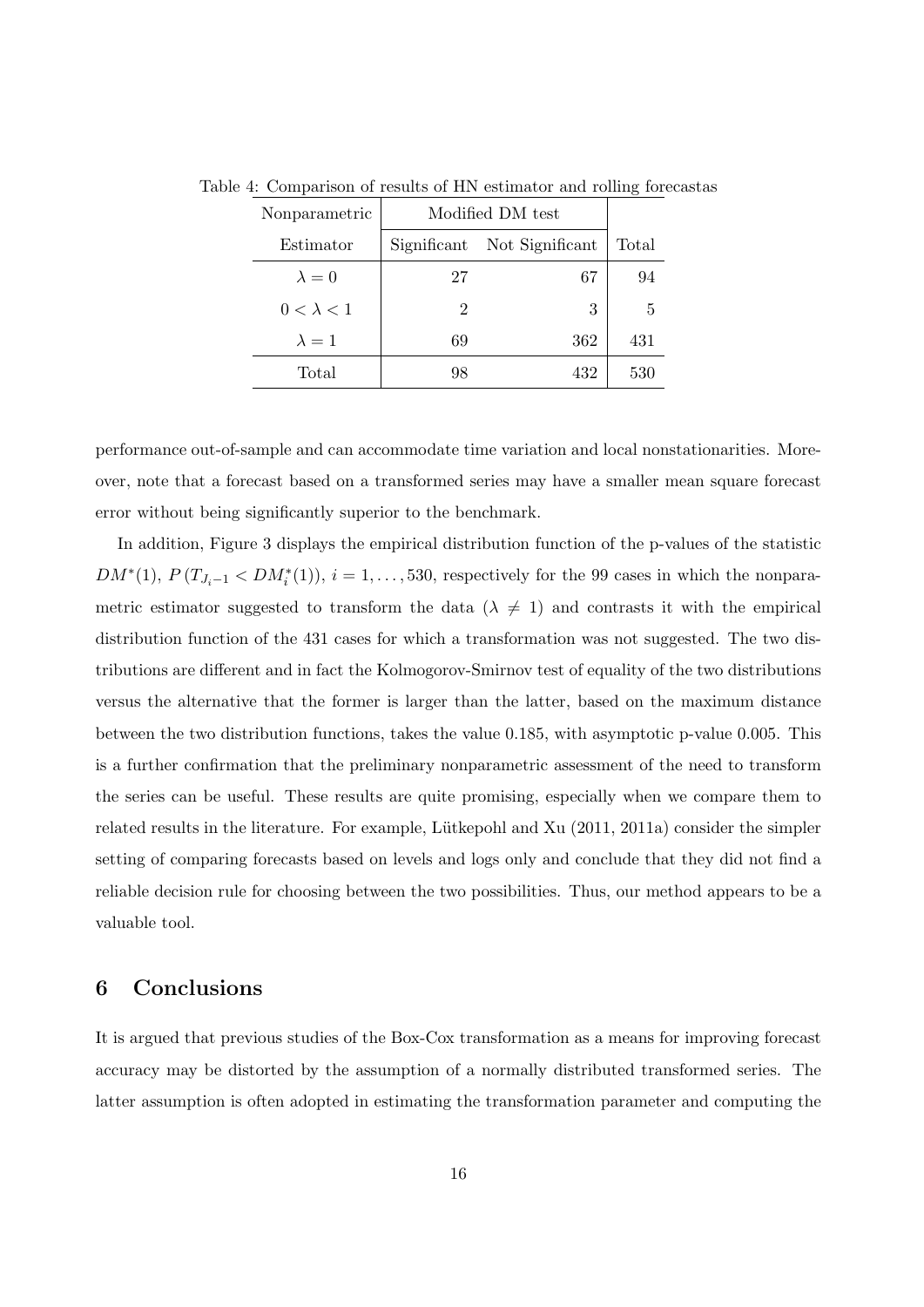Figure 3: Empirical distribution functions of the p-values of the modified DM test at horizon  $h = 1$ for the two subpopulations consisting respectively of the 99 cases in which the nonparametric estimator suggested  $\lambda \neq 1$  and of the 431 remaining cases for which  $\lambda = 1$ .

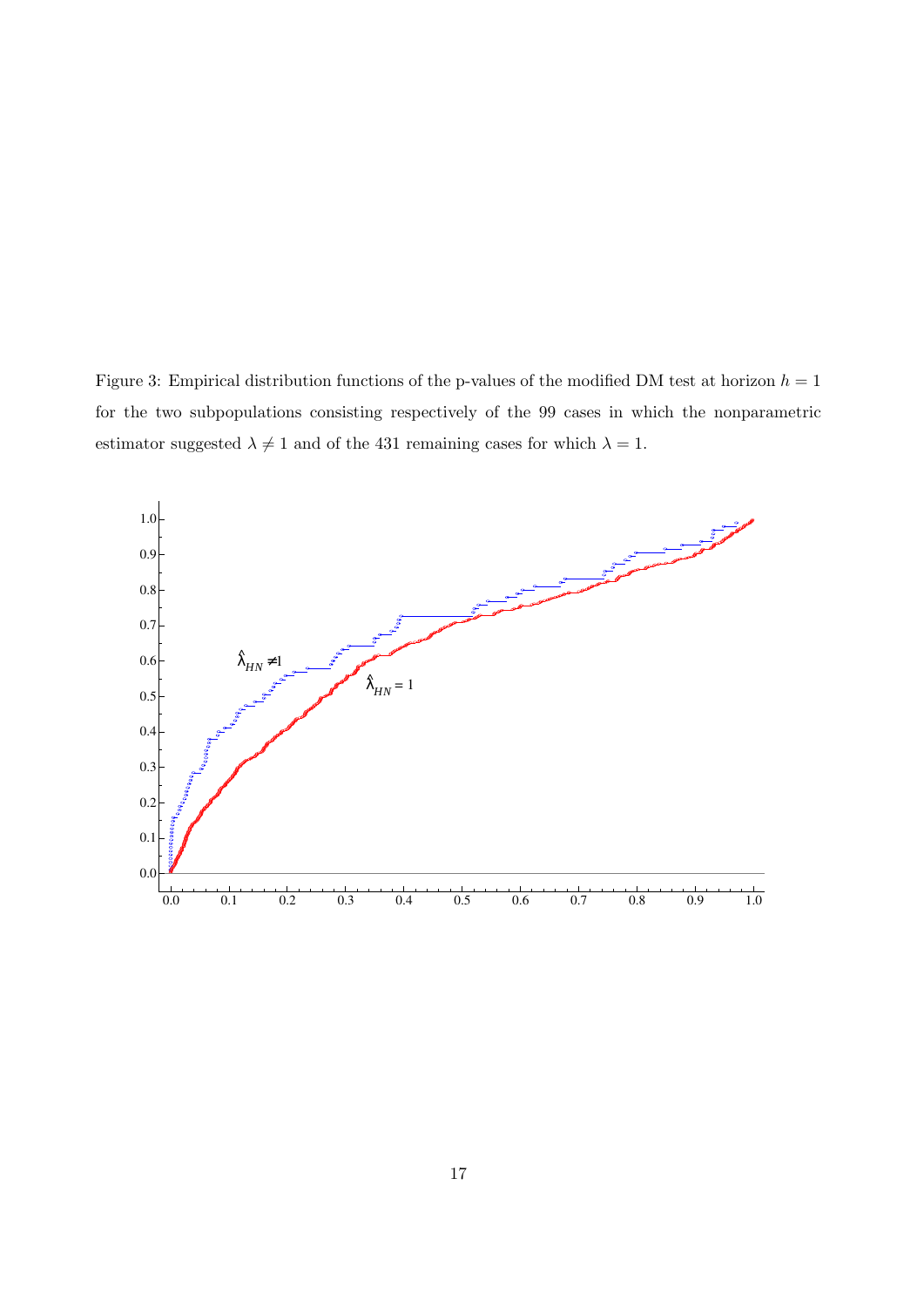optimal forecast of the original series. We propose a distribution free, nonparametric method for estimating the Box-Cox transformation parameter and perform a large scale forecast comparison based on a much larger set of time series than previous studies. More precisely we consider a set of 530 monthly, seasonal time series related to industrial production and retail turnover of a large number of countries. We find three main results.

First, in only about 20% of the cases, a 95% confidence interval around the estimated transformation parameter does not contain the value of one which corresponds to no transformation. Thus, using a transformation parameter significantly different from one as a criterion for considering the Box-Cox transformation, for roughly 20% of the series a transformation is indicated. Clearly, if in one fifth of the series forecast improvements are possible, this is too large a set of series to be ignored if one is seriously interested in improving forecast accuracy. Out of the series for which transformations are indicated, only a very small fraction (about 5%) has a parameter significantly different from 0 which corresponds to the log transformation. Thus, in most cases where a transformation is indicated a log transformation may be a good choice. This result is well in line with Nelson and Granger (1979) who perform a forecast comparison for a much smaller set of time series.

As a second main result, our forecast comparison shows that transformations can indeed improve forecast accuracy at short horizons. For about 20% of the series, the one-step-ahead forecasts are significantly improved by using a Box-Cox transformation. For longer-term forecasts the advantage of the transformation diminishes, however. It turns out that, although the log transformation is indeed very successful in providing the best forecasts when a transformation is needed, estimating the transformation parameter by our method results in the best forecasts in about one third of the cases where a significant improvement is found, at least for short horizons. Moreover, the naïve predictor obtained by just inverting the transformation performs overall better than the optimal predictor which is based on the conditional expectation and uses normality assumptions. Again the latter result conforms well with previous related studies.

Our third main result is that our nonparametric approach to estimating the p.e.v. can provide good guidance and be a useful substitute for a computationally more demanding rolling forecast exercise for deciding on the need for a Box-Cox transformation. In general, when the approximate 95% nonparametric interval estimate does not cover  $\lambda = 1$ , it is also the case that the rolling forecast experiment points at the need to transform the series for getting significantly better forecasts (judging significance by a modified DM test). The number of false positive and false negative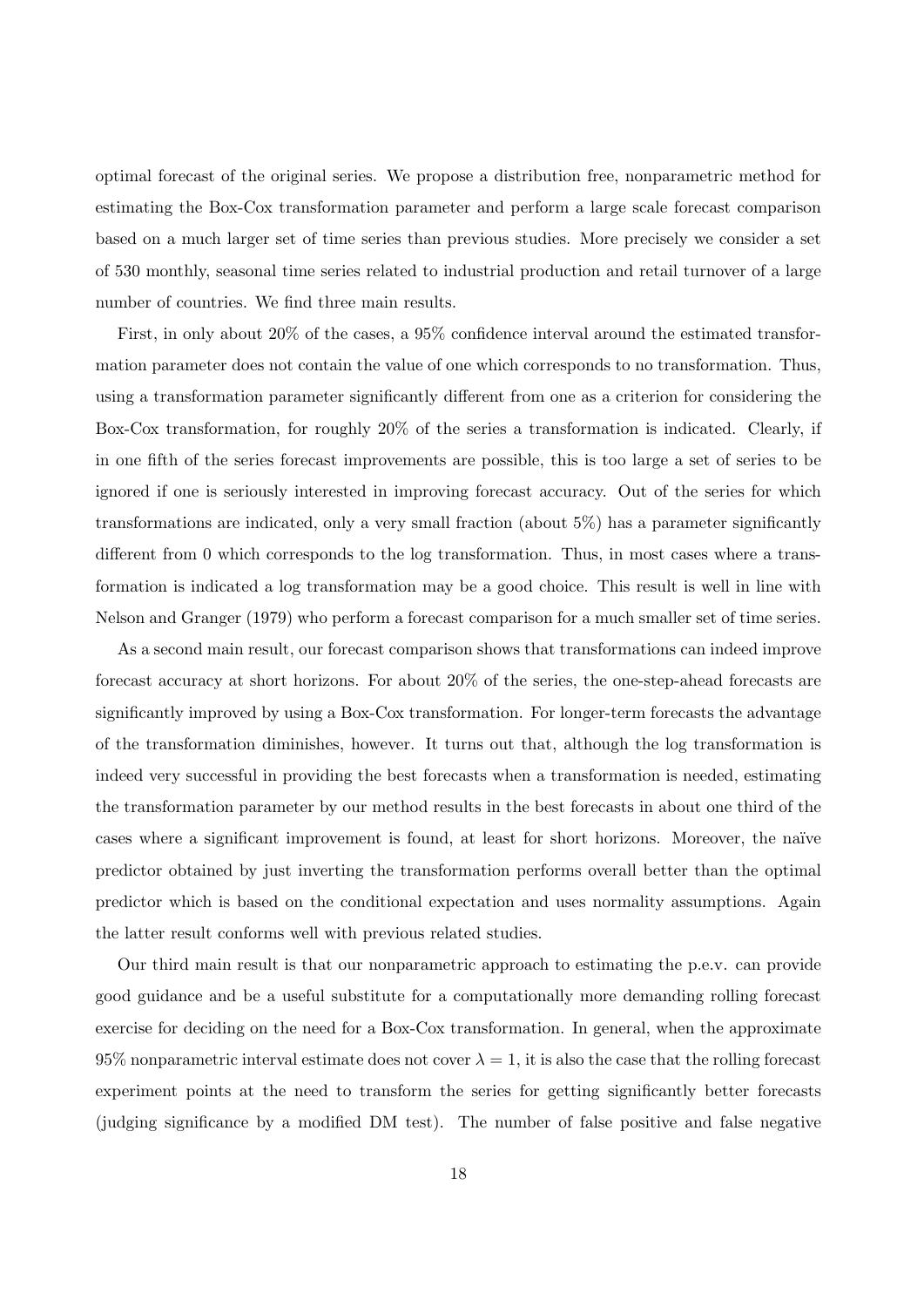decisions is typically small. The false decisions may be due to structural change and inhomogeneity of the series.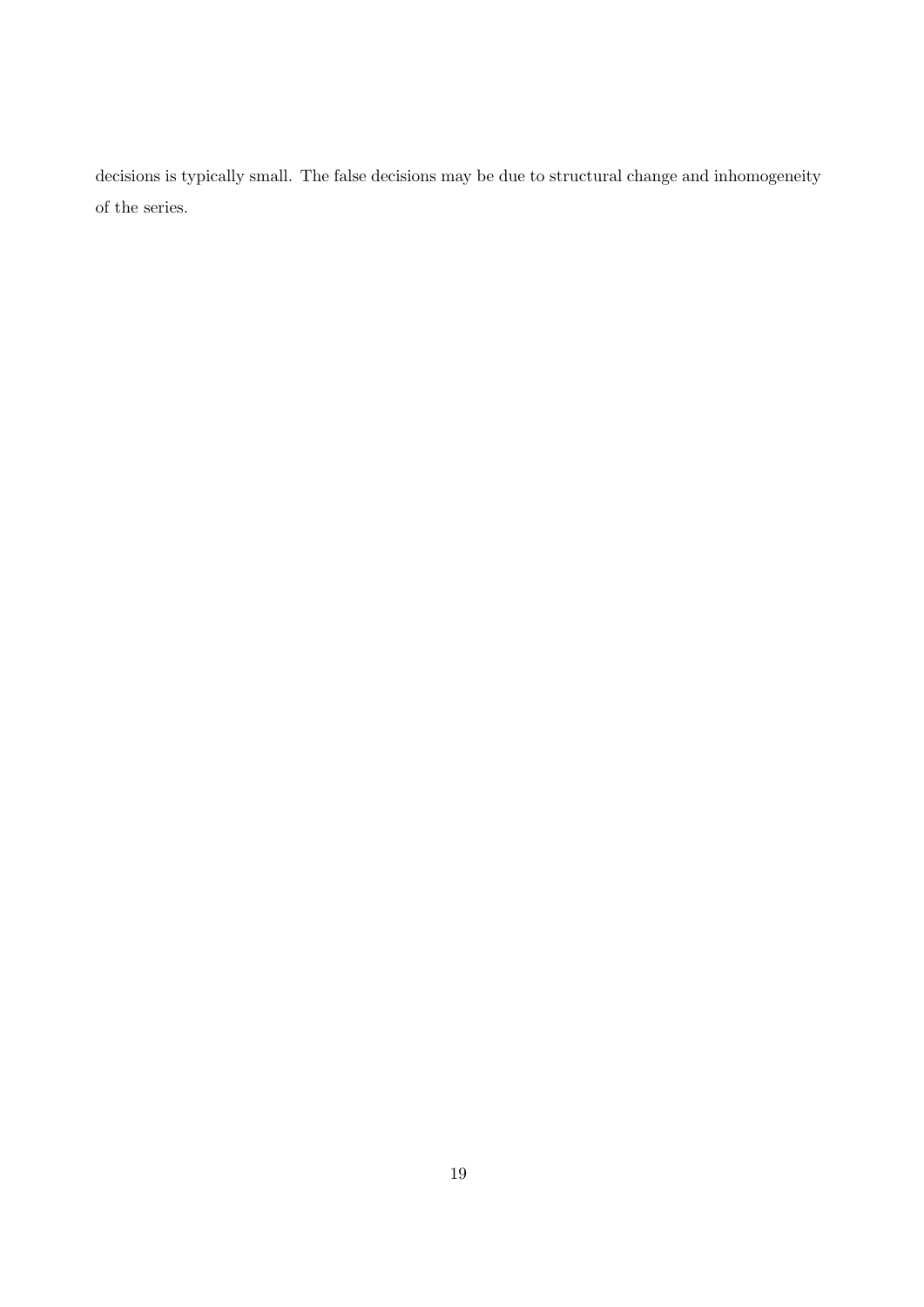#### References

- Atkinson, A. C. (1973). Testing transformations to normality, Journal of the Royal Statistical Society B, 35, 473–479.
- Bårdsen, G. and Lütkepohl, H. (2011). Forecasting levels of log variables in vector autoregressions, International Journal of Forecasting, forthcoming.
- Bell, W. R. and S. C. Hillmer (1983). Modeling time series with calendar variation. Journal of the American Statistical Association, 78, 526–534.
- Box G. E. P. and Cox D.R. (1964). An analysis of transformations (with discussion), *Journal of* the Royal Statistical Society B, 26, 211–246.
- Box, G.E.P. and Cox D.R. (1982). An analysis of transformation revisited, rebutted, Journal of the American Statistical Association, 77, 209–210.
- Box, G. E. P. and Jenkins, G. M. (1970). Time Series Analysis: Forecasting and Control, Holden-Day, San Francisco.
- Box G. E. P. and Jenkins, G.M. (1973). Some comments on a paper by Chatfield and Prothero and on a review by Kendall, Journal of the Royal Statistical Society A, 136, 337-352.
- Cameron, M.A. (1978). The prediction variance and related statistics for stationary time series, Biometrika, 65, 283–296
- Chatfield C., and Prothero, D. L. (1973). Box-Jenkins seasonal forecasting: problems in a casestudy, Journal of the Royal Statistical Society A, 136, 295–315.
- Cleveland, W.S. and Devlin, S.J. (1982). Calendar effects in monthly time series: modeling and adjustment, Journal of the American Statistical Association, 77, 520–528.
- Davis, H.T. and Jones, R.H. (1968). Estimation of the innovation variance of a stationary time series, Journal of the American Statistical Association, 63, 141–149.
- Diebold, F.X. and Kilian, L. (2001). Measuring predictability: theory and macroeconomic applications, Journal of Applied Econometrics, 16, 657–669.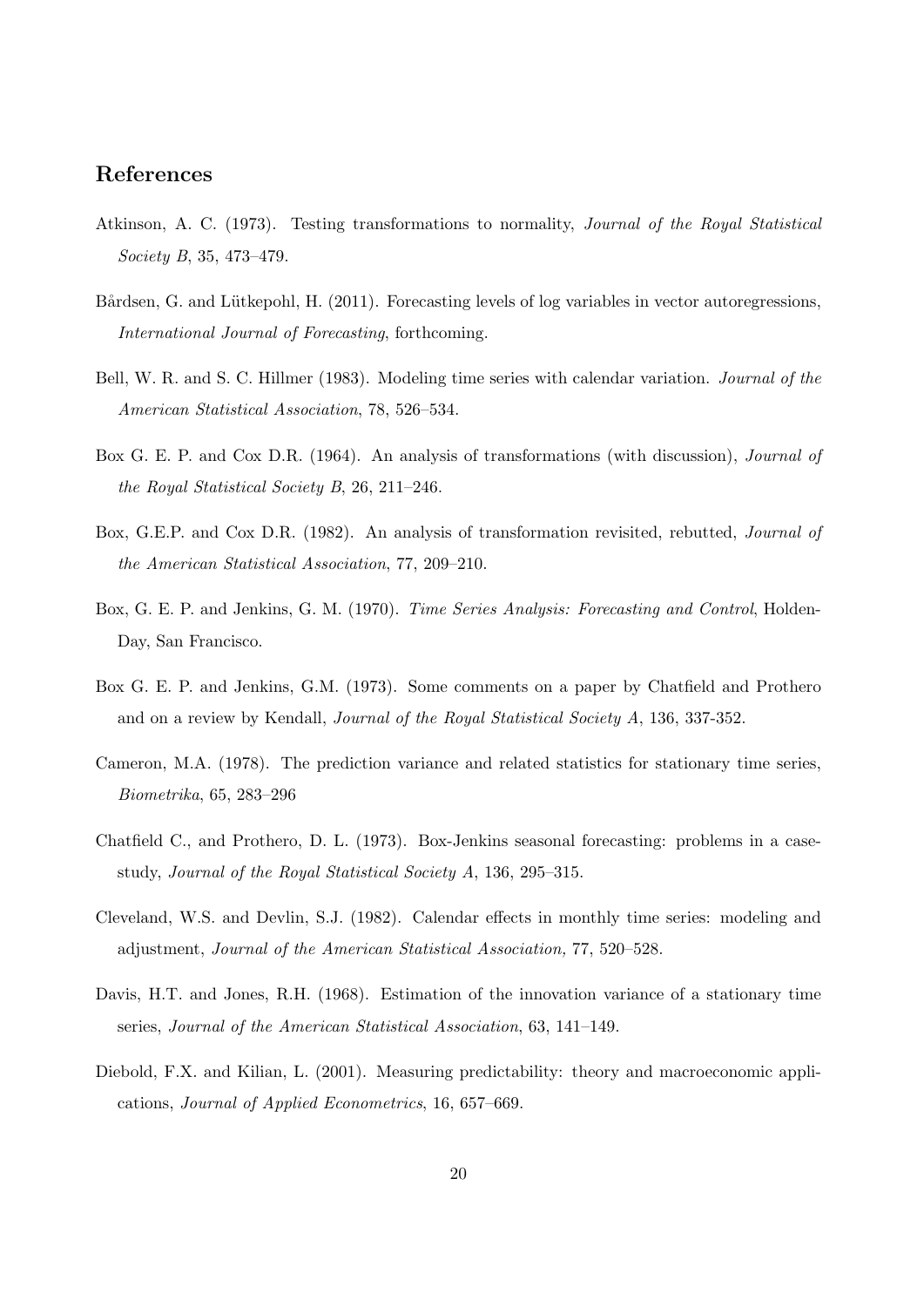- Diebold, F.X. and Mariano, R.S. (1995). Comparing predictive accuracy, Journal of Business  $\mathcal{C}$ Economic Statistics, 13, 253–263.
- Engle, R.F. (1974). Band spectrum regression, International Economic Review, 15, 1–11.
- Fernandes, M. and Grammig J. (2006). A family of autoregressive conditional duration models, Journal of Econometrics, 130, 1–23.
- Goncalves, S. and Meddahi, N. (2011). Box-Cox transforms for realized volatility, *Journal of* Econometrics, 160, 129–144.
- Granger, C.W.J. and Newbold, P. (1976). Forecasting transformed time series, Journal of the Royal Statistical Society B, 38, 189-203.
- Guerrero, V. M. (1993). Time-series analysis supported by power transformations, *Journal of* Forecasting, 12, 37–48.
- Hannan, E.J., and Nicholls, D.F. (1977). The estimation of prediction error variance, Journal of the American Statistical Association, 72, 834-840.
- Harvey, D., Leybourne, S. and Newbold, P. (1997). Testing the equality of prediction mean squared errors, International Journal of Forecasting, 13, 281–291.
- Higgins, M.L. and A. Bera (1992). A class of nonlinear ARCH models. International Economic Review, 33, 137-158.
- Hopwood, W.S., McKeown, J.C. and Newbold P. (1981). Power transformations in time-series models of quarterly earnings per share, Accounting Review, 56, 927–933.
- Lütkepohl, H. and Xu, F.  $(2011)$ . Forecasting annual inflation with seasonal monthly data: using levels versus logs of the underlying price index, Journal of Time Series Econometrics, 3(1), article 7.
- Lütkepohl, H. and Xu, F. (2011a). The role of the log transformation in forecasting economic variables, Empirical Economics, forthcoming.
- Nelson, C.R. (1976). The interpretation of  $R^2$  in autoregressive-moving average time series models, American Statistician, 30, 175–180.